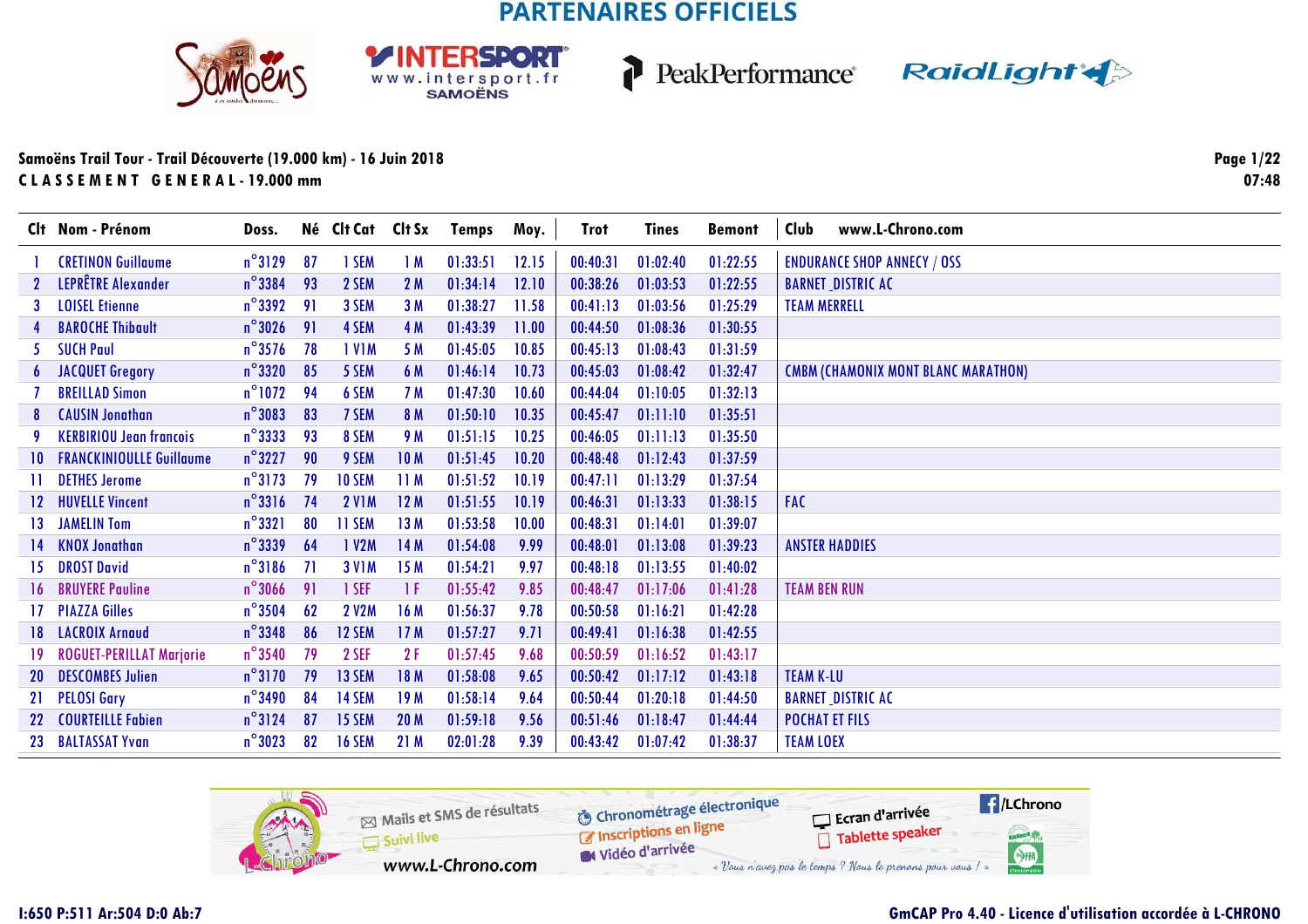**RSDORT** 

WWW.intersport.fr



P



### **Samoëns Trail Tour - Trail Découverte (19.000 km) - 16 Juin 2018C L A S S E M E N T G E N E R A L - 19.000 mm**

**Page 2/2207:48**

|                 | Clt Nom - Prénom                 | Doss.            |    | Né Clt Cat    | Clt Sx | Temps    | Moy. | <b>Trot</b> | <b>Tines</b> | <b>Bemont</b> | www.L-Chrono.com<br>Club           |
|-----------------|----------------------------------|------------------|----|---------------|--------|----------|------|-------------|--------------|---------------|------------------------------------|
|                 | 24 PIN Jerome                    | $n^{\circ}$ 3506 | 79 | 17 SEM        | 22 M   | 02:02:57 | 9.27 | 00:54:15    | 01:20:41     | 01:48:23      |                                    |
| 25              | <b>DERI Philippe</b>             | $n^{\circ}$ 3166 | 72 | <b>4 V1M</b>  | 23 M   | 02:03:13 | 9.25 | 00:55:12    | 01:22:55     | 01:48:38      | <b>AIX ATHLE PROVENCE</b>          |
| 26              | <b>JELTICHEF Nicolas</b>         | $n^{\circ}$ 3325 | 89 | <b>18 SEM</b> | 24 M   | 02:05:08 | 9.11 | 00:54:13    | 01:23:57     | 01:50:04      | <b>PRECIA-MOLEN</b>                |
| 27              | <b>CIBOULET Antoine</b>          | $n^{\circ}3102$  | 84 | <b>19 SEM</b> | 25 M   | 02:05:09 | 9.11 | 00:53:56    | 01:22:15     | 01:49:51      |                                    |
| 28              | <b>TROUX Gilles</b>              | $n^{\circ}$ 3604 | 76 | <b>5 V1M</b>  | 26 M   | 02:05:35 | 9.08 | 00:53:55    | 01:23:17     | 01:50:48      | <b>APERAM</b>                      |
| 29              | <b>ANDERSON Eck</b>              | $n^{\circ}3011$  | 78 | <b>6 V1M</b>  | 27 M   | 02:05:36 | 9.08 | 00:51:27    | 01:19:46     | 01:50:08      | <b>ANSTER HADDIES</b>              |
|                 | <b>30 PIALET Benoit</b>          | $n^{\circ}$ 3503 | 81 | <b>20 SEM</b> | 28 M   | 02:05:36 | 9.08 | 00:54:00    | 01:22:18     | 01:50:09      |                                    |
| 31              | <b>LOZANO Loïc</b>               | $n^{\circ}$ 3401 | 85 | 21 SEM        | 29 M   | 02:05:43 | 9.07 | 00:54:12    | 01:21:57     | 01:50:43      | <b>AAAL</b>                        |
| 32 <sup>2</sup> | <b>MACPHAIL Catherine joanne</b> | $n^{\circ}$ 3405 | 91 | 3 SEF         | 3F     | 02:05:52 | 9.06 | 00:53:25    | 01:24:16     | 01:50:52      | <b>ANSTER HADDIES</b>              |
| 33              | <b>DEMOULIN Damien</b>           | $n^{\circ}3163$  | 84 | <b>22 SEM</b> | 30 M   | 02:05:55 | 9.05 | 00:52:26    | 01:22:12     | 01:49:16      | <b>AGIR ET VIVRE L'AUTISME</b>     |
|                 | <b>34 LEPAUVRE Baptiste</b>      | $n^{\circ}$ 3383 | 82 | 23 SEM        | 31M    | 02:06:00 | 9.05 | 00:51:20    | 01:21:59     | 01:48:38      |                                    |
|                 | <b>35 CLUZANT Patrice</b>        | $n^{\circ}3109$  | 56 | 1 V3M         | 32 M   | 02:06:34 | 9.01 | 00:53:22    | 01:22:58     | 01:50:04      | <b>BERTHIES SPORT MASTER</b>       |
|                 | <b>36 FAURE Alain</b>            | $n^{\circ}$ 3209 | 74 | 7 VIM         | 33 M   | 02:07:35 | 8.94 | 00:54:44    | 01:24:08     | 01:51:34      | <b>U SAULT APT LUBERON VENTOUX</b> |
| 37              | <b>MAS BERTRAND Alexandra</b>    | $n^{\circ}$ 3422 | 83 | 4 SEF         | 4F     | 02:07:40 | 8.93 | 00:53:17    | 01:25:09     | 01:52:18      | <b>PEAK PERFORMANCE</b>            |
| 38              | <b>KENT Joanne</b>               | $n^{\circ}$ 3332 | 67 | 1 V2F         | 5F     | 02:08:03 | 8.90 | 00:50:45    | 01:25:56     | 01:51:26      | <b>BARNET_DISTRIC AC</b>           |
|                 | 39 WALZER Brice                  | $n^{\circ}3631$  | 85 | <b>24 SEM</b> | 34 M   | 02:08:32 | 8.87 | 00:53:42    | 01:23:17     |               |                                    |
|                 | <b>40 LADRIX Bruno</b>           | $n^{\circ}$ 3352 | 89 | 25 SEM        | 35 M   | 02:09:05 | 8.83 | 00:53:23    | 01:22:39     | 01:51:32      |                                    |
| 41              | <b>COLLEONI Teotim</b>           | $n^{\circ}3114$  | 02 | 1 CAM         | 36 M   | 02:09:06 | 8.83 | 00:53:00    | 01:22:59     | 01:52:04      | <b>ACVS</b>                        |
|                 | 42 CONUS Mathieu                 | $n^{\circ}3121$  | 84 | <b>26 SEM</b> | 37 M   | 02:11:24 | 8.68 | 00:56:07    | 01:25:20     | 01:55:07      |                                    |
|                 | <b>43 BEL Nicolas</b>            | $n^{\circ}3030$  | 78 | <b>8 V1M</b>  | 38 M   | 02:11:24 | 8.68 | 00:57:03    | 01:27:38     | 01:55:07      |                                    |
|                 | <b>44 SEVESTRE Bertrand</b>      | $n^{\circ}$ 3563 | 77 | <b>9 V1M</b>  | 39 M   | 02:11:38 | 8.66 | 00:56:56    | 01:26:36     | 01:55:25      |                                    |
|                 | 45 BIRE Geoffrey                 | $n^{\circ}$ 3047 | 91 | <b>27 SEM</b> | 40 M   | 02:11:48 | 8.65 | 01:04:30    | 01:32:22     | 01:56:30      | <b>TEAM TRAIL PARIS</b>            |
|                 | <b>46 FICHET Philippe</b>        | $n^{\circ}3217$  | 70 | <b>10 V1M</b> | 41 M   | 02:12:10 | 8.63 | 00:53:21    | 01:24:40     | 01:54:32      | <b>APERAM</b>                      |

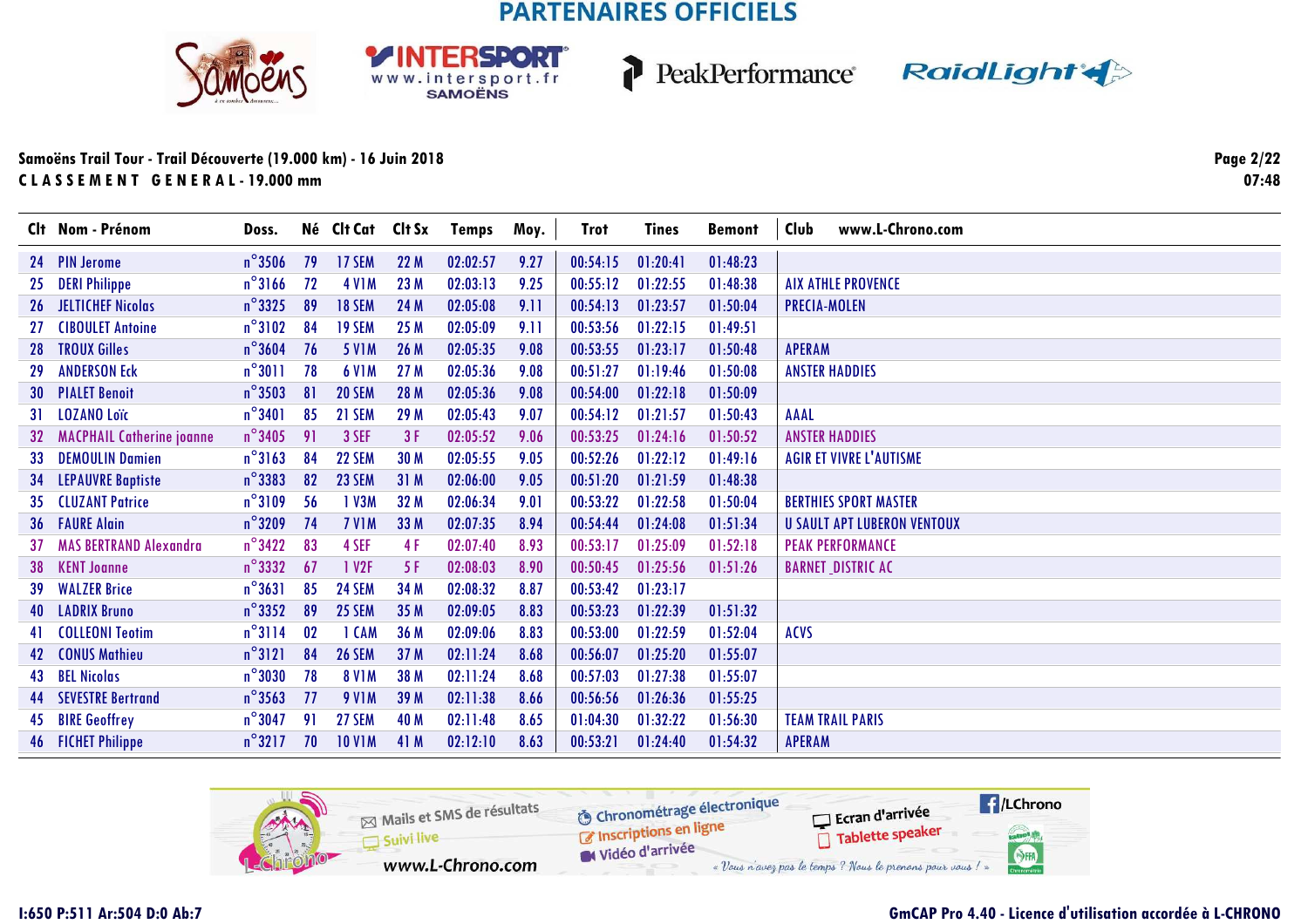**RSDORT** 

WWW.intersport.fr







### Samoëns Trail Tour - Trail Découverte (19.000 km) - 16 Juin 2018 CLASSEMENT GENERAL-19.000 mm

**Page 3/22**  $07:48$ 

|     | Clt Nom - Prénom            | Doss.            |    | Né Clt Cat Clt Sx |      | Temps    | Moy. | Trot     | <b>Tines</b> | <b>Bemont</b> | www.L-Chrono.com<br>Club |
|-----|-----------------------------|------------------|----|-------------------|------|----------|------|----------|--------------|---------------|--------------------------|
|     | 47 LUCE Cedric              | $n^{\circ}$ 3403 | 76 | 11 V1M            | 42 M | 02:12:18 | 8.62 | 00:56:57 | 01:26:36     | 01:55:53      | <b>LUCE TEAM ELITE</b>   |
|     | <b>48 FEUGUEUR Quentin</b>  | $n^{\circ}3215$  | 96 | 1 ESM             | 43 M | 02:12:30 | 8.60 | 00:56:59 | 01:28:06     | 01:56:35      |                          |
| 49  | <b>DEVIDAL Pierrick</b>     | $n^{\circ}3175$  | 79 | <b>28 SEM</b>     | 44 M | 02:13:07 | 8.56 | 00:56:17 | 01:27:11     | 01:56:22      |                          |
|     | 50 PINEL Pierre             | $n^{\circ}$ 3509 | 87 | <b>29 SEM</b>     | 45 M | 02:13:51 | 8.52 | 00:57:10 | 01:27:14     | 01:56:56      | <b>LES TRAINEURS</b>     |
| 51. | <b>SIMOND Stephane</b>      | $n^{\circ}$ 3567 | 74 | <b>12 V1M</b>     | 46 M | 02:14:01 | 8.51 | 00:57:22 | 01:27:19     | 01:57:06      |                          |
|     | 52 GALLOIS Mattieu          | $n^{\circ}$ 3237 | 76 | <b>13 V1M</b>     | 47 M | 02:14:02 | 8.51 | 00:58:15 | 01:25:20     | 01:56:16      |                          |
|     | 53 DURAND Aurelien          | $n^{\circ}$ 3200 | 85 | <b>30 SEM</b>     | 48 M | 02:14:03 | 8.50 | 00:54:51 | 01:23:56     | 01:56:03      |                          |
|     | 54 CRUICKSHANKS Ailsa       | $n^{\circ}3134$  | 98 | 1 ESF             | 6 F  | 02:14:23 | 8.48 | 00:56:36 | 01:27:26     | 01:58:03      | <b>ANSTER HADDIES</b>    |
|     | 55 DORE Christophe          | $n^{\circ}3183$  | 68 | 3 V2M             | 49 M | 02:14:40 | 8.47 | 00:55:40 | 01:26:45     | 01:58:08      |                          |
|     | <b>56 HANSEN Artus</b>      | $n^{\circ}$ 3287 | 89 | 31 SEM            | 50 M | 02:14:51 | 8.45 | 00:58:42 | 01:29:54     | 01:59:08      |                          |
|     | 57 MYSSON Jerome            | $n^{\circ}$ 3458 | 75 | <b>14 V1M</b>     | 51 M | 02:15:04 | 8.44 | 00:56:12 | 01:27:06     | 01:58:11      |                          |
|     | <b>58 PINOCHE Guillaume</b> | $n^{\circ}3512$  | 87 | <b>32 SEM</b>     | 52 M | 02:15:29 | 8.41 | 00:57:23 | 01:28:00     | 01:58:11      |                          |
| -59 | <b>DUBOIS Guillaume</b>     | $n^{\circ}3187$  | 67 | 4 V2M             | 53 M | 02:15:59 | 8.38 | 00:58:25 | 01:30:38     | 02:00:11      |                          |
|     | <b>60 DURAND Loïc</b>       | $n^{\circ}3201$  | 59 | 5 V2M             | 54 M | 02:16:35 | 8.35 | 00:57:36 | 01:28:56     | 01:59:44      |                          |
|     | 61 COMTE Loic               | $n^{\circ}3118$  | 79 | <b>33 SEM</b>     | 55 M | 02:16:45 | 8.34 | 00:59:42 | 01:31:29     | 02:01:26      |                          |
|     | <b>62 DESCOMBES Samuel</b>  | $n^{\circ}$ 3171 | 76 | <b>15 V1M</b>     | 56 M | 02:16:59 | 8.32 | 00:55:46 | 01:27:27     | 01:59:26      | <b>TEAM K-LU</b>         |
|     | <b>63 TOUTAN Thomas</b>     | $n^{\circ}$ 3597 | 86 | <b>34 SEM</b>     | 57 M | 02:17:25 | 8.30 | 01:01:03 | 01:30:10     | 02:01:02      |                          |
|     | <b>64 PAROLIN Alexandre</b> | $n^{\circ}$ 3485 | 85 | <b>35 SEM</b>     | 58 M | 02:17:31 | 8.29 | 00:57:54 | 01:30:15     | 02:00:06      |                          |
|     | 65 GADON Arnaud             | $n^{\circ}$ 3230 | 74 | <b>16 V1M</b>     | 59 M | 02:17:45 | 8.28 | 00:57:09 | 01:28:30     | 02:00:47      |                          |
|     | <b>66 COCHET Bruno</b>      | $n^{\circ}$ 3111 | 84 | <b>36 SEM</b>     | 60 M | 02:17:54 | 8.27 | 00:57:53 | 01:28:28     | 02:00:49      |                          |
| 67  | <b>DEFFAYET Johanne</b>     | $n^{\circ}3155$  | 88 | 5 SEF             | 7 F  | 02:18:27 | 8.23 | 00:56:54 | 01:29:16     | 02:00:48      |                          |
| 68  | <b>GIORDANO Pascal</b>      | $n^{\circ}$ 3261 | 55 | <b>2 V3M</b>      | 61 M | 02:18:38 | 8.22 | 01:01:02 | 01:30:12     | 02:01:35      | <b>BOURGUI RUN</b>       |
| 69  | <b>BERNAND Alrick</b>       | $n^{\circ}3037$  | 86 | 37 SEM            | 62 M | 02:18:52 | 8.21 | 00:56:30 | 01:28:09     | 02:00:14      |                          |

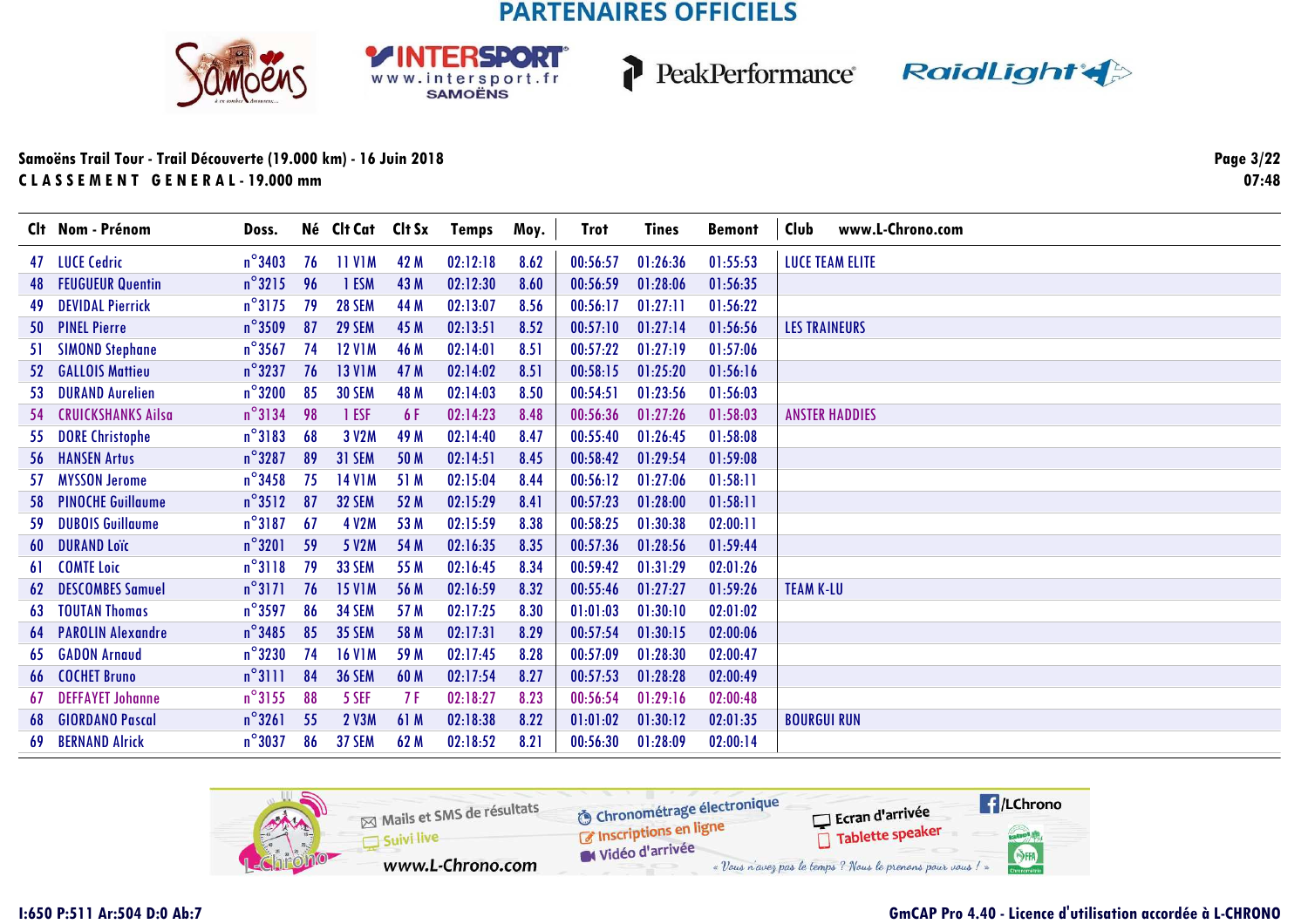





|    | Clt Nom - Prénom             | Doss.            |    | Né Clt Cat Clt Sx  |       | <b>Temps</b> | Moy. | <b>Trot</b> | <b>Tines</b> | <b>Bemont</b> | Club<br>www.L-Chrono.com                 |
|----|------------------------------|------------------|----|--------------------|-------|--------------|------|-------------|--------------|---------------|------------------------------------------|
|    | <b>70 LEONARD Matthis</b>    | $n^{\circ}$ 3381 | 92 | <b>38 SEM</b>      | 63 M  | 02:19:08     | 8.19 | 00:58:17    | 01:26:37     | 02:00:08      |                                          |
| 71 | <b>CHATEAU Aymeric</b>       | $n^{\circ}3091$  | 88 | <b>39 SEM</b>      | 64 M  | 02:19:09     | 8.19 | 00:59:37    | 01:29:16     | 02:00:54      | <b>TEAM BAR LE SAMOËNS</b>               |
| 72 | <b>ANTONSEN Camilla</b>      | $n^{\circ}3016$  | 92 | 6 SEF              | 8F    | 02:19:30     | 8.17 | 01:01:04    | 01:30:14     | 02:01:32      | <b>PEAK PERFORMANCE</b>                  |
| 73 | <b>DAUVERGNE Adrien</b>      | $n^{\circ}3145$  | 85 | 40 SEM             | 65 M  | 02:19:34     | 8.17 | 00:59:23    | 01:31:30     | 02:03:05      |                                          |
|    | <b>74 MARC Philippe</b>      | $n^{\circ}3412$  | 65 | 6 V2M              | 66 M  | 02:19:36     | 8.17 | 01:02:28    | 01:34:28     | 02:04:01      | <b>AIX ATHLE PROVENCE</b>                |
|    | 75 OZKAN Huseyin             | $n^{\circ}$ 3476 | 88 | 41 SEM             | 67 M  | 02:20:00     | 8.14 | 00:58:20    | 01:29:05     | 02:01:45      |                                          |
|    | 76 HEREDIA Stephane          | $n^{\circ}$ 3303 | 85 | 42 SEM             | 68 M  | 02:21:20     | 8.07 | 01:00:58    | 01:31:35     | 02:03:38      |                                          |
| 77 | <b>MURPHY Karen</b>          | $n^{\circ}$ 3457 | 68 | 2 V <sub>2</sub> F | 9 F   | 02:21:23     | 8.06 | 00:59:01    | 01:40:12     | 02:04:56      | <b>BARNET_DISTRIC AC</b>                 |
|    | <b>78 CHAPMAN Bethan</b>     | $n^{\circ}$ 3089 | 80 | 7 SEF              | 10F   | 02:22:01     | 8.03 | 00:58:06    | 01:30:07     | 02:03:38      |                                          |
| 79 | <b>CHEVILLAT Jessica</b>     | $n^{\circ}$ 3099 | 87 | 8 SEF              | -11 F | 02:22:03     | 8.03 | 01:02:18    | 01:35:34     | 02:05:27      |                                          |
|    | 80 LOPES Herve               | $n^{\circ}$ 3398 | 67 | <b>7 V2M</b>       | 69 M  | 02:22:21     | 8.01 | 00:59:03    | 01:31:24     | 02:04:48      | <b>HERVE LOPES</b>                       |
| 81 | <b>DEBENAY Arnaud</b>        | $n^{\circ}3153$  | 90 | 43 SEM             | 70 M  | 02:22:22     | 8.01 | 00:59:07    | 01:30:08     | 02:04:44      |                                          |
| 82 | <b>COLLANGE Jean-jacques</b> | $n^{\circ}3113$  | 76 | <b>17 V1M</b>      | 71 M  | 02:22:30     | 8.00 | 00:58:13    | 01:31:10     | 02:03:05      |                                          |
|    | 83 MEMBRÉ Michel             | $n^{\circ}$ 3430 | 73 | <b>18 V1M</b>      | 72 M  | 02:22:33     | 8.00 | 00:59:02    | 01:32:18     | 02:04:47      |                                          |
|    | <b>84 DE CEUSTER Bert</b>    | $n^{\circ}3149$  | 69 | <b>19 V1M</b>      | 73 M  | 02:22:39     | 7.99 | 00:59:06    | 01:31:16     | 02:04:50      |                                          |
| 85 | <b>CHOQUART Thomas</b>       | $n^{\circ}$ 3101 | 91 | 44 SEM             | 74 M  | 02:23:12     | 7.96 | 01:00:54    | 01:33:16     | 02:05:54      |                                          |
|    | 86 KNOX Rosemarie            | $n^{\circ}$ 3341 | 99 | 1 JUF              | 12F   | 02:23:17     | 7.96 | 01:03:10    | 01:34:43     | 02:05:50      | <b>ANSTER HADDIES</b>                    |
| 87 | <b>CHALLIER Aline</b>        | $n^{\circ}$ 3087 | 71 | 1 V <sub>IF</sub>  | 13F   | 02:23:17     | 7.96 | 01:00:50    | 01:35:00     | 02:06:27      |                                          |
|    | <b>88 VAUTRIN Frederic</b>   | $n^{\circ}3616$  | 64 | <b>8 V2M</b>       | 75 M  | 02:23:18     | 7.96 | 01:00:57    | 01:33:01     | 02:06:41      | <b>APERAM</b>                            |
| 89 | <b>KIRK Sophie</b>           | $n^{\circ}$ 3335 | 78 | <b>2 V1F</b>       | 14F   | 02:23:41     | 7.93 | 01:01:24    | 01:32:57     | 02:06:06      | MACCLESFIELD HARRIERS AND ATHLETICS CLUB |
|    | 90 VERNAZ Nicolas            | $n^{\circ}3618$  | 80 | 45 SEM             | 76 M  | 02:24:05     | 7.91 | 00:59:38    | 01:31:34     | 02:04:57      |                                          |
|    | 91 LEROY Bruno               | $n^{\circ}$ 3385 | 89 | <b>46 SEM</b>      | 77 M  | 02:24:07     | 7.91 | 01:02:26    | 01:34:26     | 02:06:21      |                                          |
|    | 92 RETHORE Mathias           | $n^{\circ}$ 3531 | 96 | 2 ESM              | 78 M  | 02:24:12     | 7.91 | 00:56:55    | 01:30:38     | 02:04:27      |                                          |

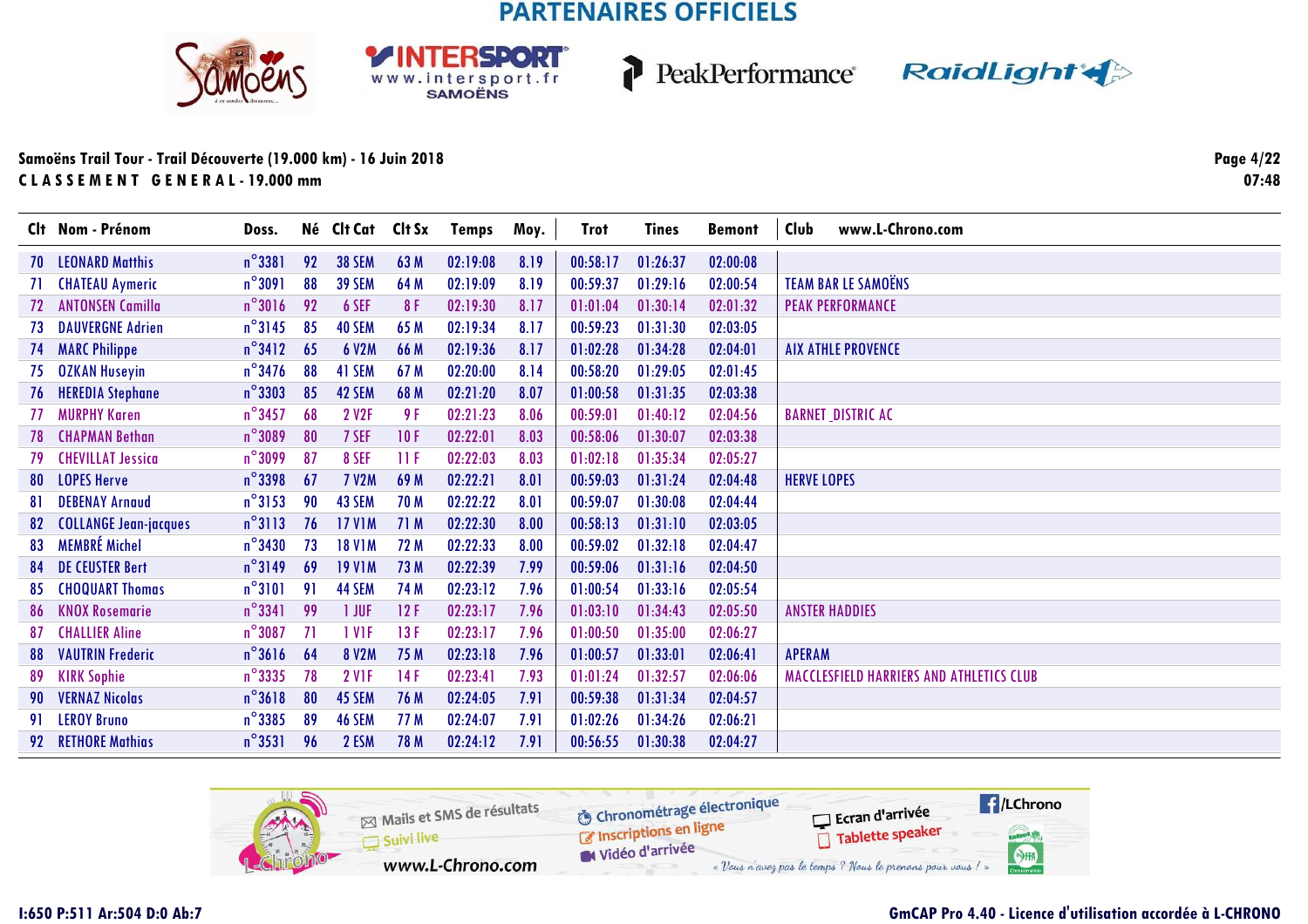**RSDORT** 

WWW.intersport.fr







| Clt Nom - Prénom                 | Doss.            |    | Né Clt Cat Clt Sx |      | Temps    | Moy. | Trot     | Tines    | <b>Bemont</b> | www.L-Chrono.com<br>Club  |
|----------------------------------|------------------|----|-------------------|------|----------|------|----------|----------|---------------|---------------------------|
| 93 BOUCARD Nicolas               | $n^{\circ}3059$  | 79 | 47 SEM            | 79 M | 02:24:37 | 7.88 | 01:02:22 | 01:35:19 | 02:06:20      | <b>LISON SPORT NATURE</b> |
| 94 RUCHET Hugo                   | $n^{\circ}$ 3547 | 02 | 2 CAM             | 80 M | 02:24:54 | 7.87 | 01:01:30 | 01:35:40 | 02:06:56      |                           |
| 95 RICCO Laurence                | $n^{\circ}$ 3532 | 66 | 3 V <sub>2F</sub> | 15F  | 02:25:09 | 7.85 | 01:01:00 | 01:35:27 | 02:07:00      |                           |
| 96 LEIMBACH Anne cecile          | $n^{\circ}$ 3376 | 88 | 9 SEF             | 16F  | 02:25:25 | 7.84 | 00:59:40 | 01:34:08 | 02:06:24      |                           |
| 97 DEHN Yvonne                   | $n^{\circ}3156$  | 89 | <b>10 SEF</b>     | 17F  | 02:25:29 | 7.84 | 01:05:18 | 01:37:46 | 02:09:26      | <b>ANSTER HADDIES</b>     |
| 98 PENNES Bertille               | $n^{\circ}$ 3491 | 92 | 11 SEF            | 18F  | 02:25:51 | 7.82 | 01:03:32 | 01:37:02 | 02:09:28      |                           |
| 99 MANDONNET Remi                | $n^{\circ}$ 3407 | 88 | 48 SEM            | 81 M | 02:25:52 | 7.82 | 01:02:20 | 01:35:40 | 02:08:10      |                           |
| <b>100 DUPRE Bertrand</b>        | $n^{\circ}3199$  | 91 | 49 SEM            | 82 M | 02:26:05 | 7.80 | 01:02:30 | 01:32:36 | 02:07:10      |                           |
| 101 BOUHZAM Amine                | $n^{\circ}$ 3060 | 88 | <b>50 SEM</b>     | 83 M | 02:26:05 | 7.80 | 01:01:06 | 01:31:27 | 02:07:53      |                           |
| <b>102 MAUGEY Eric</b>           | $n^{\circ}$ 3426 | 94 | 51 SEM            | 84 M | 02:26:08 | 7.80 | 01:04:11 | 01:36:37 | 02:08:40      | <b>DIJON TRIATHLON</b>    |
| <b>103 CRUICKSHANKS Jennifer</b> | $n^{\circ}3132$  | 93 | <b>12 SEF</b>     | 19F  | 02:26:14 | 7.80 | 01:00:51 | 01:33:33 | 02:08:10      | <b>ANSTER HADDIES</b>     |
| <b>104 LE THIEC Annais</b>       | $n^{\circ}$ 3369 | 89 | <b>13 SEF</b>     | 20F  | 02:26:18 | 7.79 | 01:04:25 | 01:37:33 | 02:09:56      |                           |
| 105 HOSNY Annemarie              | $n^{\circ}$ 3308 | 82 | <b>14 SEF</b>     | 21F  | 02:26:20 | 7.79 | 01:06:18 | 01:39:45 | 02:10:00      |                           |
| 106 JACQUET Baptiste             | $n^{\circ}3318$  | 87 | 52 SEM            | 85 M | 02:26:20 | 7.79 | 01:04:24 | 01:37:28 | 02:09:56      |                           |
| <b>107 VERRIER Marion</b>        | $n^{\circ}3621$  | 90 | <b>15 SEF</b>     | 22F  | 02:26:28 | 7.78 | 01:02:47 | 01:37:11 | 02:09:55      |                           |
| <b>108 VERRIER Frederic</b>      | $n^{\circ}3620$  | 81 | <b>53 SEM</b>     | 86 M | 02:26:28 | 7.78 | 01:03:08 | 01:40:24 | 02:10:15      |                           |
| <b>109 DALLAVALLE Bertrand</b>   | $n^{\circ}3137$  | 80 | <b>54 SEM</b>     | 87 M | 02:27:04 | 7.75 | 01:02:27 | 01:35:04 | 02:08:48      |                           |
| 110 BARON Lucie                  | $n^{\circ}3027$  | 83 | <b>16 SEF</b>     | 23F  | 02:27:10 | 7.75 | 01:01:22 | 01:35:46 | 02:08:57      |                           |
| 111 MARCH Katherine              | $n^{\circ}$ 3414 | 79 | <b>17 SEF</b>     | 24F  | 02:27:24 | 7.73 | 00:58:59 | 01:39:44 | 02:09:45      | <b>BARNET_DISTRIC AC</b>  |
| 112 TROUD Nicola                 | $n^{\circ}3603$  | 66 | 4 V2F             | 25F  | 02:27:24 | 7.73 | 00:59:22 | 01:39:45 | 02:09:45      |                           |
| 113 LACROIX Edouard              | $n^{\circ}$ 3350 | 86 | <b>55 SEM</b>     | 88 M | 02:27:32 | 7.73 | 01:04:29 | 01:37:43 | 02:09:47      |                           |
| 114 VIX Sebastien                | $n^{\circ}3625$  | 83 | <b>56 SEM</b>     | 89 M | 02:27:47 | 7.71 | 01:01:57 | 01:33:05 | 02:08:04      |                           |
| 115 ROUALET Jeremie              | $n^{\circ}$ 3543 | 86 | 57 SEM            | 90 M | 02:28:18 | 7.69 | 01:04:20 | 01:37:33 | 02:10:16      |                           |

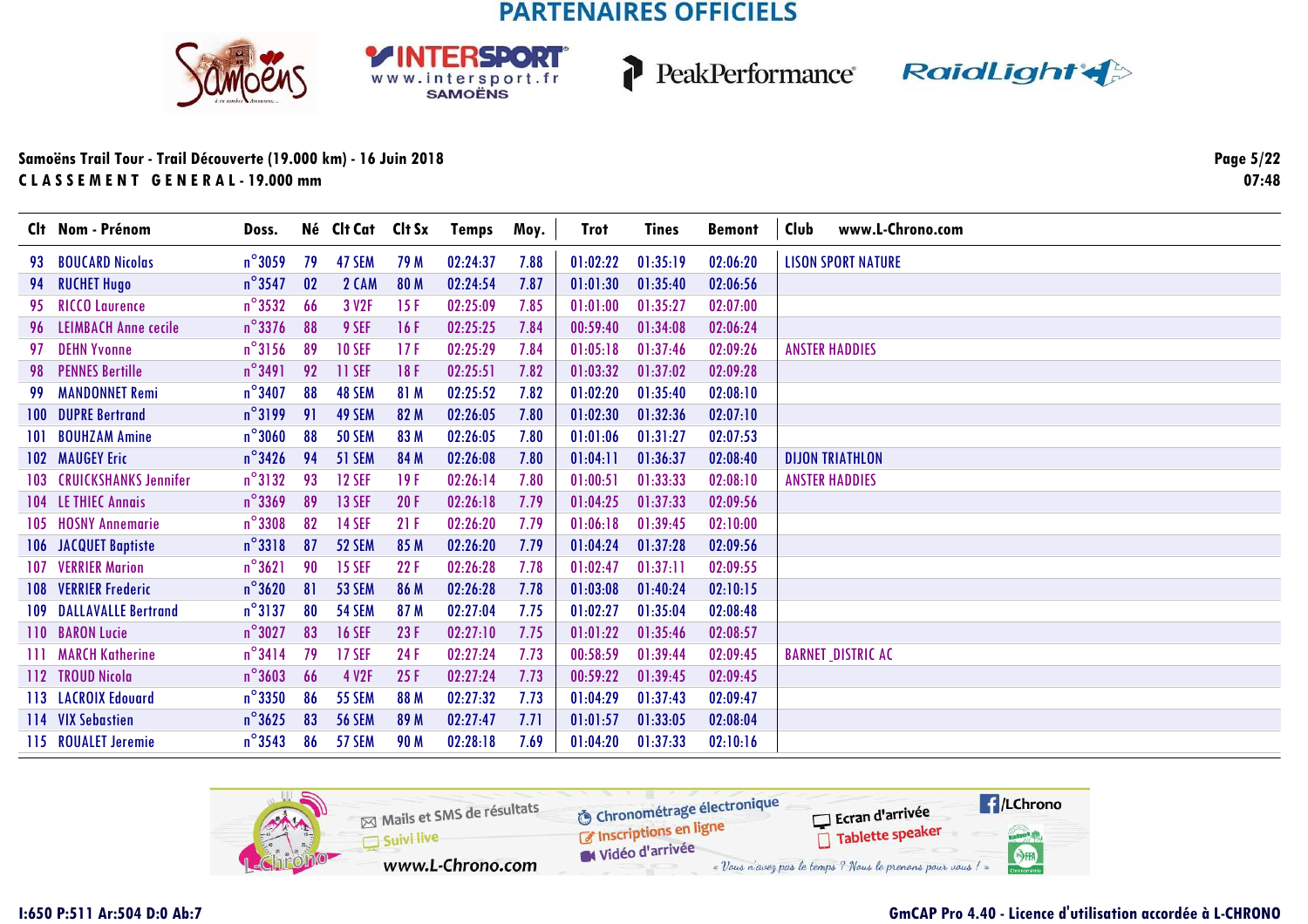





| Clt Nom - Prénom              | Doss.            |    | Né Clt Cat Clt Sx |                  | Temps    | Moy. | <b>Trot</b> | <b>Tines</b> | <b>Bemont</b> | Club<br>www.L-Chrono.com       |
|-------------------------------|------------------|----|-------------------|------------------|----------|------|-------------|--------------|---------------|--------------------------------|
| 116 DESCHILDRE Nicolas        | $n^{\circ}3168$  | 86 | <b>58 SEM</b>     | 91 M             | 02:28:37 | 7.67 | 01:01:27    | 01:35:52     | 02:09:28      | <b>TEAM BATE</b>               |
| 117 GEORGES Adrien            | $n^{\circ}$ 3256 | 87 | <b>59 SEM</b>     | 92 M             | 02:28:39 | 7.67 | 01:04:23    | 01:40:18     | 02:11:02      |                                |
| 118 OGEE Segolene             | $n^{\circ}$ 3472 | 86 | <b>18 SEF</b>     | 26F              | 02:28:45 | 7.66 | 01:00:48    | 01:37:31     | 02:10:02      | <b>AGIR ET VIVRE L'AUTISME</b> |
| 119 LEBRUN Laure line         | $n^{\circ}3372$  | 77 | <b>3 V1F</b>      | 27F              | 02:28:48 | 7.66 | 01:03:29    | 01:39:32     | 02:11:15      | <b>DIVONNE RUNNING</b>         |
| 120 MONNEY Severine           | $n^{\circ}$ 3442 | 73 | <b>4 V1F</b>      | 28F              | 02:28:56 | 7.65 | 01:05:20    | 01:37:48     | 02:10:24      |                                |
| 121 LEFORESTIER Amina         | $n^{\circ}$ 3375 | 77 | <b>5 V1F</b>      | 29 F             | 02:28:57 | 7.65 | 01:03:48    | 01:36:44     | 02:10:22      |                                |
| 122 SZKIELKA Julien           | $n^{\circ}$ 3577 | 93 | <b>60 SEM</b>     | 93 M             | 02:29:29 | 7.63 | 00:58:38    | 01:33:27     | 02:07:07      |                                |
| 123 TRUCHOT Jean-louis        | $n^{\circ}3605$  | 72 | <b>20 V1M</b>     | 94 M             | 02:29:46 | 7.61 | 01:01:51    | 01:37:22     | 02:10:23      | <b>CLUB MED</b>                |
| 124 STAFF Tracey              | $n^{\circ}3571$  | 80 | <b>19 SEF</b>     | 30 F             | 02:29:54 | 7.61 | 01:06:16    | 01:39:40     | 02:12:33      |                                |
| 125 PRIOR Johanna             | $n^{\circ}3518$  | 78 | 6 V <sub>IF</sub> | 31F              | 02:30:28 | 7.58 | 01:06:14    | 01:41:29     | 02:12:41      |                                |
| 126 DUMONT Benoit             | $n^{\circ}3195$  | 83 | 61 SEM            | 95 M             | 02:30:52 | 7.56 | 01:04:39    | 01:37:20     | 02:12:01      | <b>LES TRAINEURS</b>           |
| 127 KNOX Elizabeth            | $n^{\circ}$ 3338 | 96 | 2 ESF             | 32F              | 02:31:01 | 7.55 | 01:06:54    | 01:40:13     | 02:13:16      | <b><i>ANSTER HADDIES</i></b>   |
| 128 DIAZ Manu                 | $n^{\circ}3178$  | 79 | 62 SEM            | 96 M             | 02:31:03 | 7.55 | 01:04:27    | 01:37:40     | 02:12:16      |                                |
| 129 COCHET Cyril              | $n^{\circ}3110$  | 82 | <b>63 SEM</b>     | 97 M             | 02:31:03 | 7.55 | 01:00:04    | 01:32:45     | 02:10:12      |                                |
| 130 ACHELARITEI Mioara        | $n^{\circ}3002$  | 87 | <b>20 SEF</b>     | 33 F             | 02:31:05 | 7.55 | 01:04:15    | 01:39:39     | 02:13:01      | <b>DIJON TRIATHLON</b>         |
| 131 GRUFFAZ Daniel            | $n^{\circ}$ 3276 | 56 | 3 V3M             | 98 M             | 02:31:22 | 7.53 | 01:01:53    | 01:37:24     | 02:12:04      |                                |
| 132 RAINHA Mathieu            | $n^{\circ}$ 3524 | 89 | 64 SEM            | 99 M             | 02:31:25 | 7.53 | 01:04:38    | 01:37:33     | 02:12:01      | <b>LES TRAINEURS</b>           |
| 133 MATHES Michel             | $n^{\circ}$ 3424 | 80 | 65 SEM            | 100 <sub>M</sub> | 02:31:26 | 7.53 | 01:02:17    | 01:34:24     | 02:09:37      |                                |
| 134 PERNEL Thierry            | $n^{\circ}$ 3494 | 65 | 9 V2M             | 101 M            | 02:31:53 | 7.51 | 01:06:08    | 01:40:13     | 02:14:07      |                                |
| 135 SCARANO-PRATI Alice       | $n^{\circ}$ 3554 | 78 | <b>7 V1F</b>      | 34 F             | 02:31:55 | 7.50 | 01:04:52    | 01:40:13     | 02:14:06      |                                |
| <b>136 CRUICKSHANKS Fiong</b> | $n^{\circ}3133$  | 95 | <b>21 SEF</b>     | 35F              | 02:32:03 | 7.50 | 01:05:43    | 01:41:58     | 02:15:03      | <b>ANSTER HADDIES</b>          |
| 137 HAY Jazmine               | $n^{\circ}3291$  | 92 | <b>22 SEF</b>     | 36 F             | 02:32:05 | 7.50 | 01:05:42    | 01:42:02     | 02:15:03      | <b><i>ANSTER HADDIES</i></b>   |
| 138 GAY Eugenie               | $n^{\circ}3250$  | 83 | <b>23 SEF</b>     | 37F              | 02:32:09 | 7.49 | 01:02:19    | 01:37:27     | 02:13:32      |                                |

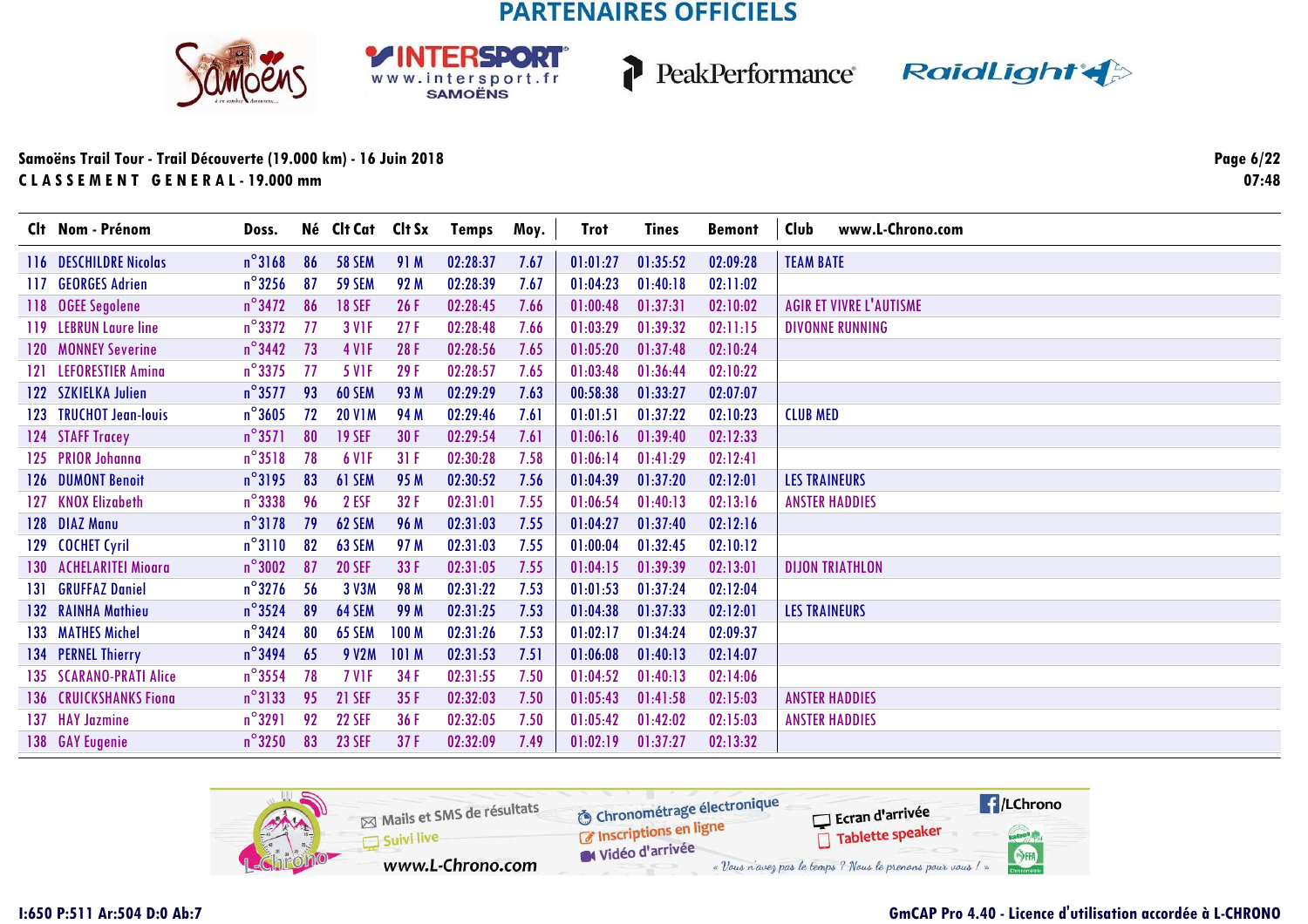**SPORT** 

WWW.intersport.fr







### **Samoëns Trail Tour - Trail Découverte (19.000 km) - 16 Juin 2018C L A S S E M E N T G E N E R A L - 19.000 mm**

**Page 7/2207:48**

|     | Clt Nom - Prénom                  | Doss.            |    | Né Clt Cat Clt Sx |                  | <b>Temps</b> | Moy. | <b>Trot</b> | <b>Tines</b> | <b>Bemont</b> | Club                  | www.L-Chrono.com                |
|-----|-----------------------------------|------------------|----|-------------------|------------------|--------------|------|-------------|--------------|---------------|-----------------------|---------------------------------|
|     | 139 RICO Pascale                  | $n^{\circ}$ 3535 | 69 | <b>8 V1F</b>      | 38 F             | 02:32:09     | 7.49 | 01:05:29    | 01:41:29     | 02:14:03      |                       |                                 |
|     | 140 CONS Marie                    | $n^{\circ}3119$  | 93 | <b>24 SEF</b>     | 39 F             | 02:32:14     | 7.49 | 01:06:46    | 01:38:58     | 02:13:45      |                       |                                 |
|     | 141 GROS Celine                   | $n^{\circ}$ 3275 | 83 | <b>25 SEF</b>     | 40 F             | 02:32:23     | 7.48 | 01:04:37    | 01:38:54     | 02:13:40      |                       |                                 |
|     | <b>142 FIORINI Beatrice</b>       | $n^{\circ}3219$  | 76 | <b>9 V1F</b>      | 41F              | 02:32:26     | 7.48 | 01:04:17    | 01:39:45     | 02:13:44      |                       | <b>LES FOULEES MUIZONNAISES</b> |
|     | 143 CRAIG Alastair                | $n^{\circ}3128$  | 74 | <b>21 V1M</b>     | 102 <sub>M</sub> | 02:32:37     | 7.47 | 01:07:03    | 01:41:27     | 02:14:26      |                       |                                 |
|     | 144 HECIAK Quentin                | $n^{\circ}$ 3294 | 91 | <b>66 SEM</b>     | 103M             | 02:33:26     | 7.43 | 01:00:52    | 01:34:08     | 02:13:17      |                       |                                 |
|     | 145 COURTIOL Olivier              | $n^{\circ}3125$  | 65 | <b>10 V2M</b>     | 104M             | 02:33:31     | 7.43 | 01:05:44    | 01:42:10     | 02:14:35      |                       |                                 |
|     | 146 DELANEY Orla                  | $n^{\circ}3157$  | 78 | <b>22 V1M</b>     | 105 <sub>M</sub> | 02:33:33     | 7.42 | 01:03:28    | 01:41:36     | 02:14:27      |                       |                                 |
|     | 147 PUGET Franck                  | $n^{\circ}$ 3520 | 66 | 11 V2M            | 106 M            | 02:33:35     | 7.42 | 01:06:06    | 01:40:54     | 02:15:51      |                       |                                 |
|     | 148 COLOMB Celine                 | $n^{\circ}3115$  | 88 | <b>26 SEF</b>     | 42F              | 02:33:59     | 7.40 | 01:02:12    | 01:41:26     | 02:14:23      |                       |                                 |
|     | 149 FOUCHÉ Marjery                | $n^{\circ}$ 3225 | 80 | <b>27 SEF</b>     | 43F              | 02:34:09     | 7.40 | 01:02:23    | 01:37:22     | 02:13:04      | <b>LES LIBELLULES</b> |                                 |
|     | <b>150 MONTARON Patrick</b>       | $n^{\circ}$ 3445 | 53 | <b>4 V3M</b>      | 107 <sub>M</sub> | 02:34:14     | 7.39 | 01:04:16    | 01:41:54     | 02:14:33      |                       |                                 |
| 151 | <b>SIGAUD Philippe</b>            | $n^{\circ}$ 3565 | 60 | <b>12 V2M</b>     | 108 M            | 02:34:17     | 7.39 | 01:05:21    | 01:41:50     | 02:15:29      |                       |                                 |
|     | <b>152 SARTEUR Leo</b>            | $n^{\circ}$ 3552 | 93 | 67 SEM            | 109 M            | 02:34:24     | 7.38 | 01:06:23    | 01:42:01     | 02:15:21      |                       |                                 |
|     | 153 GALA Nicola                   | $n^{\circ}$ 2231 | 73 | <b>23 V1M</b>     | 110 <sub>M</sub> | 02:34:25     | 7.38 | 01:01:50    | 01:39:18     | 02:15:22      | Non Licencié          |                                 |
|     | 154 GOY Celine                    | $n^{\circ}3271$  | 74 | <b>10 V1F</b>     | 44 F             | 02:34:27     | 7.38 | 01:05:17    | 01:40:30     | 02:15:29      |                       |                                 |
|     | 155 HAY Debbie                    | $n^{\circ}$ 3289 | 66 | 5 V <sub>2F</sub> | 45F              | 02:34:32     | 7.38 | 01:04:45    | 01:43:57     | 02:16:28      |                       | <b>ANSTER HADDIES</b>           |
|     | <b>156 STAVRAKAKIS Anthony</b>    | $n^{\circ}$ 3574 | 85 | <b>68 SEM</b>     | 111M             | 02:34:35     | 7.38 | 01:04:34    | 01:39:38     | 02:14:21      |                       |                                 |
|     | 157 BOSSCHEM Tessa                | $n^{\circ}3055$  | 89 | <b>28 SEF</b>     | 46 F             | 02:34:40     | 7.37 | 01:04:21    | 01:40:30     | 02:15:21      |                       |                                 |
|     | <b>158 THIERRY Gabriel</b>        | $n^{\circ}$ 3583 | 82 | <b>69 SEM</b>     | 112M             | 02:35:07     | 7.35 | 01:01:58    | 01:41:12     | 02:14:49      |                       |                                 |
|     | 159 BATTAGLIA Isabel              | $n^{\circ}3028$  | 71 | <b>11 V1F</b>     | 47 F             | 02:35:10     | 7.35 | 01:10:04    | 01:46:06     | 02:16:56      |                       |                                 |
|     | 160 GOSSET Virginie               | $n^{\circ}$ 3265 | 76 | <b>12 VIF</b>     | 48 F             | 02:35:10     | 7.35 | 01:06:55    | 01:43:18     | 02:16:32      |                       |                                 |
|     | <b>161 CAVAILLON - RAM Noemie</b> | $n^{\circ}$ 3084 | 85 | <b>29 SEF</b>     | 49 F             | 02:35:16     | 7.34 | 01:06:11    | 01:45:48     | 02:17:25      |                       |                                 |

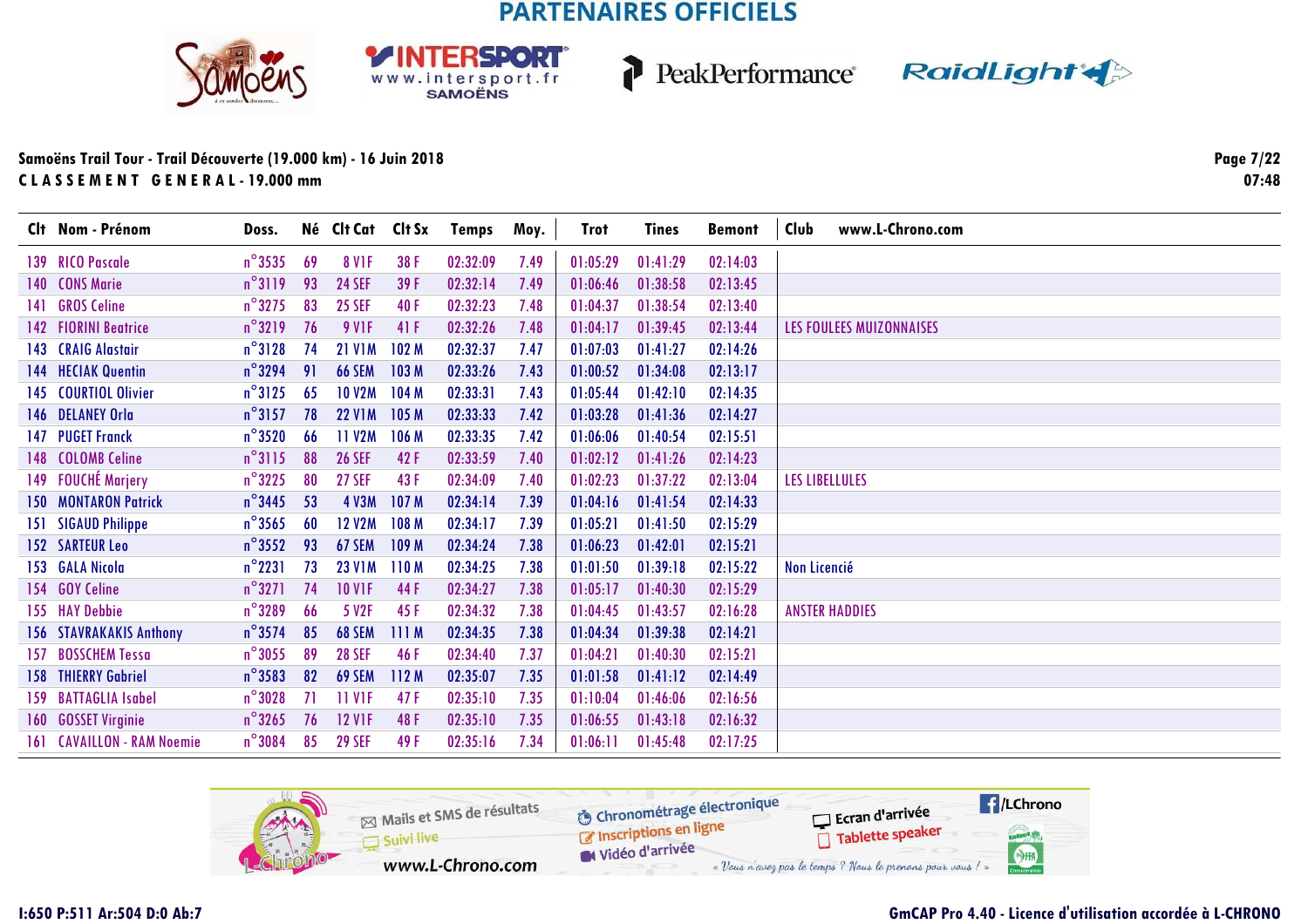SPORT

WWW.intersport.fr







| Clt Nom - Prénom                  | Doss.            |     | Né Clt Cat Clt Sx |       | Temps    | Moy. | <b>Trot</b> | <b>Tines</b> | <b>Bemont</b> | Club          | www.L-Chrono.com             |
|-----------------------------------|------------------|-----|-------------------|-------|----------|------|-------------|--------------|---------------|---------------|------------------------------|
| 162 ELDERFIELD Julian             | $n^{\circ}$ 3203 | 87  | <b>70 SEM</b>     | 113M  | 02:35:27 | 7.33 | 01:01:55    | 01:39:29     | 02:14:02      |               |                              |
| <b>163 LAFARGE Philippe</b>       | $n^{\circ}$ 3353 | -71 | <b>24 V1M</b>     | 114 M | 02:35:44 | 7.32 | 01:06:20    | 01:41:35     | 02:16:56      |               |                              |
| 164 TIGER Gaetan                  | $n^{\circ}$ 3588 | 78  | <b>25 V1M</b>     | 115 M | 02:35:45 | 7.32 | 01:05:16    | 01:39:21     | 02:15:28      |               |                              |
| <b>165 CALAUDI Veronique</b>      | $n^{\circ}3071$  | 66  | 6 V <sub>2F</sub> | 50F   | 02:35:49 | 7.32 | 01:03:31    | 01:43:27     | 02:16:34      |               | <b>ESL TERNAY ATHLETISME</b> |
| 166 GRENIER SOLIGET Laura         | $n^{\circ}3274$  | 90  | <b>30 SEF</b>     | 51F   | 02:36:06 | 7.30 | 01:07:14    | 01:42:53     | 02:17:21      | <b>PLUM</b>   |                              |
| <b>167 LEDEME Matthieu</b>        | $n^{\circ}$ 3374 | 91  | 71 SEM            | 116M  | 02:36:28 | 7.29 | 01:04:28    | 01:44:52     | 02:19:21      |               |                              |
| 168 GIRARD Alexis                 | $n^{\circ}$ 3263 | 81  | 72 SEM            | 117 M | 02:37:00 | 7.26 | 01:02:49    | 01:40:36     | 02:16:59      |               |                              |
| 169 CASTILLE Sandrine             | $n^{\circ}3081$  | 87  | <b>31 SEF</b>     | 52F   | 02:37:11 | 7.25 | 01:05:31    | 01:45:09     | 02:18:35      | <b>AAAL</b>   |                              |
| 170 PARCEIRO Miguel               | $n^{\circ}$ 3483 | 74  | <b>26 V1M</b>     | 118M  | 02:37:14 | 7.25 | 01:05:14    | 01:40:36     | 02:15:29      |               |                              |
| 171 BERNARD Philippe              | $n^{\circ}$ 3038 | 59  | <b>13 V2M</b>     | 119M  | 02:37:20 | 7.25 | 01:06:21    | 01:40:51     | 02:17:25      | <b>FFA</b>    |                              |
| 172 RAUX Clement                  | $n^{\circ}$ 1057 | 90  | <b>73 SEM</b>     | 120 M | 02:37:29 | 7.24 | 01:04:18    | 01:39:31     | 02:16:21      |               |                              |
| 173 DESLOT Lucie                  | $n^{\circ}3172$  | 84  | <b>32 SEF</b>     | 53 F  | 02:37:30 | 7.24 | 01:08:18    | 01:44:48     | 02:18:38      |               |                              |
| 174 MAZUY Alain                   | $n^{\circ}$ 3427 | 61  | <b>14 V2M</b>     | 121M  | 02:37:41 | 7.23 | 01:11:41    | 01:46:55     | 02:20:46      |               | <b>RANDO NATURE</b>          |
| 175 BOSSET Olivier                | $n^{\circ}3056$  | 76  | <b>27 V1M</b>     | 122 M | 02:37:42 | 7.23 | 01:04:22    | 01:38:44     | 02:17:30      |               |                              |
| 176 MARECHAL Celine               | $n^{\circ}$ 3418 | 82  | <b>33 SEF</b>     | 54 F  | 02:37:50 | 7.22 | 01:02:16    | 01:42:08     | 02:16:42      |               |                              |
| 177 BENCE Magalie                 | $n^{\circ}3033$  | 80  | <b>34 SEF</b>     | 55 F  | 02:37:59 | 7.22 | 01:05:36    | 01:45:52     | 02:21:04      |               |                              |
| 178 GUYON Gabrielle               | $n^{\circ}$ 3283 | 89  | <b>35 SEF</b>     | 56 F  | 02:38:06 | 7.21 | 01:05:33    | 01:41:58     | 02:18:46      |               |                              |
| 179 GARNIER Christophe            | $n^{\circ}$ 3239 | 69  | <b>28 V1M</b>     | 123 M | 02:38:18 | 7.20 | 01:06:48    | 01:42:09     | 02:18:50      | <b>LUSTIC</b> |                              |
| 180 CARIOU Nicolas                | $n^{\circ}3074$  | 81  | <b>74 SEM</b>     | 124 M | 02:38:27 | 7.19 | 01:05:39    | 01:45:53     | 02:18:44      |               |                              |
| 181 SOUCHET Christophe            | $n^{\circ}$ 3569 | 73  | <b>29 V1M</b>     | 125 M | 02:38:30 | 7.19 | 01:00:56    | 01:36:28     | 02:15:42      |               |                              |
| 182 BIDRON Frederic               | $n^{\circ}$ 3044 | 80  | <b>75 SEM</b>     | 126 M | 02:38:43 | 7.18 | 01:04:13    | 01:42:45     | 02:18:56      |               |                              |
| <b>183 DUBOST CHAVRIER Romain</b> | $n^{\circ}3189$  | 87  | <b>76 SEM</b>     | 127M  | 02:38:48 | 7.18 | 01:05:40    | 01:46:52     | 02:22:22      |               |                              |
| 184 PERSOZ Stephanie              | $n^{\circ}3010$  | 80  | <b>36 SEF</b>     | 57F   | 02:39:27 | 7.15 | 01:09:06    | 01:44:56     | 02:20:57      |               |                              |

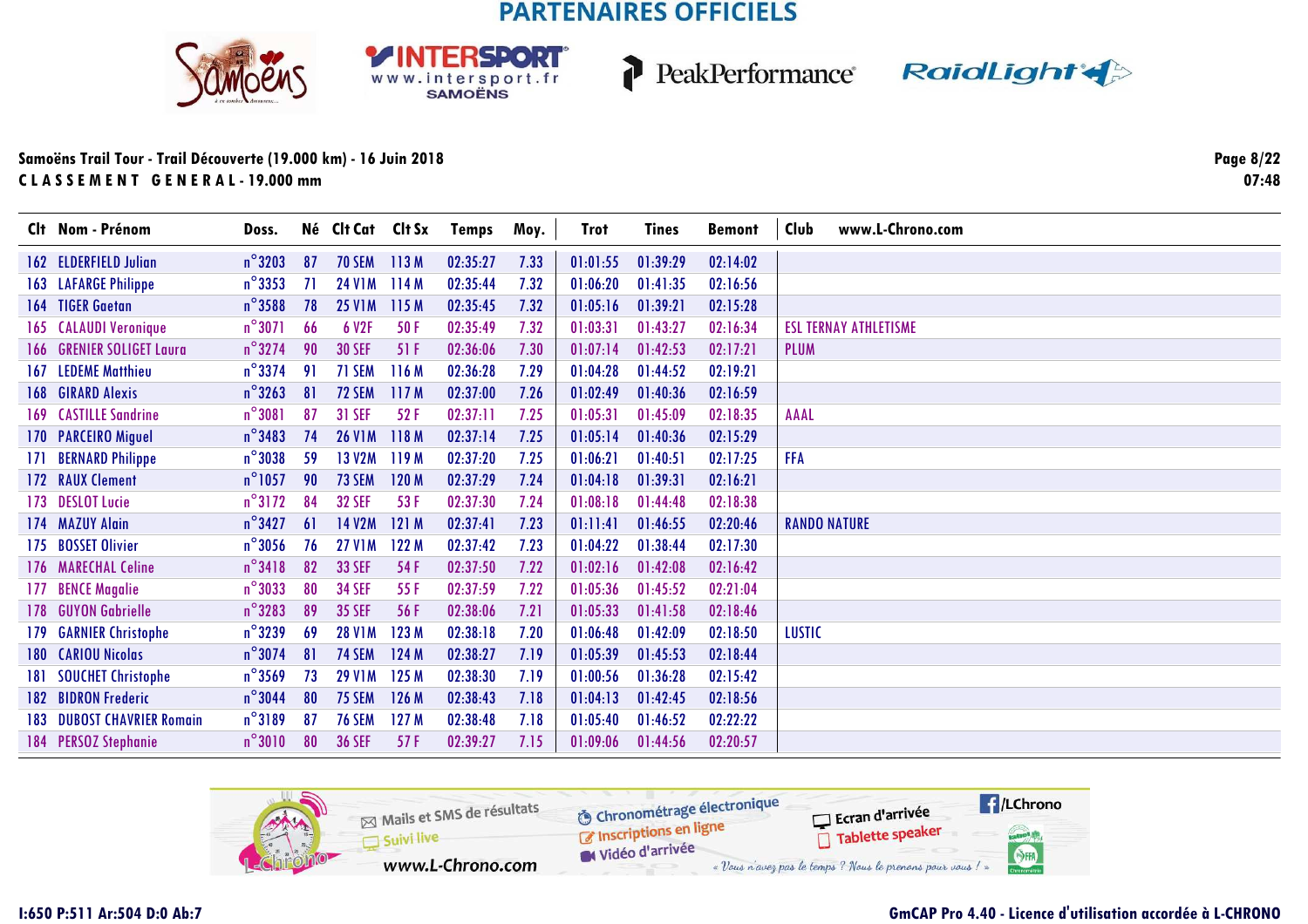**RSDORT** 

WWW.intersport.fr



P



| Clt Nom - Prénom                   | Doss.            |     | Né Clt Cat Clt Sx |                  | <b>Temps</b> | Moy. | <b>Trot</b> | <b>Tines</b> | <b>Bemont</b> | <b>Club</b><br>www.L-Chrono.com |
|------------------------------------|------------------|-----|-------------------|------------------|--------------|------|-------------|--------------|---------------|---------------------------------|
| <b>185 RACELLE Vincent</b>         | $n^{\circ}3522$  | 83  | 77 SEM            | 128 M            | 02:39:28     | 7.15 | 01:06:30    | 01:45:06     | 02:20:02      |                                 |
| 186 FERRIER Manon                  | $n^{\circ}3214$  | 92  | <b>37 SEF</b>     | 58 F             | 02:40:19     | 7.11 | 01:07:28    | 01:45:02     | 02:20:45      |                                 |
| 187 PINEL Marion                   | $n^{\circ}3510$  | 90  | <b>38 SEF</b>     | 59 F             | 02:40:42     | 7.09 | 01:06:13    | 01:47:25     | 02:21:29      |                                 |
| 188 ANGELLOZ NICOUD Justine        | $n^{\circ}3015$  | 86  | <b>39 SEF</b>     | 60 F             | 02:40:51     | 7.09 | 01:06:06    | 01:44:49     | 02:20:22      |                                 |
| 189 SAVEL Manuela                  | $n^{\circ}$ 3553 | 90  | <b>40 SEF</b>     | 61F              | 02:41:27     | 7.06 | 01:07:59    | 01:46:33     | 02:21:54      | <b>RUN COLLECT</b>              |
| 190 MAHI Doumia                    | $n^{\circ}$ 3639 |     | 41 SEF            | 62F              | 02:41:30     | 7.06 | 01:09:36    | 01:47:43     | 02:22:36      |                                 |
| 191 FEVRAT Marion                  | $n^{\circ}3216$  | 86  | 42 SEF            | 63 F             | 02:41:31     | 7.06 | 01:08:23    | 01:47:16     | 02:22:36      |                                 |
| 192 DOLE Emmanuelle                | $n^{\circ}3180$  | 83  | 43 SEF            | 64F              | 02:41:35     | 7.06 | 01:08:44    | 01:40:53     | 02:19:44      |                                 |
| 193 STARLING Alexia                | $n^{\circ}$ 3573 | 79  | <b>44 SEF</b>     | 65 F             | 02:41:36     | 7.05 | 01:07:26    | 01:45:42     | 02:21:51      |                                 |
| 194 VILLETTE Ines                  | $n^{\circ}3623$  | 93  | <b>45 SEF</b>     | 66 F             | 02:41:52     | 7.04 | 01:06:09    | 01:42:15     | 02:21:23      |                                 |
| 195 TORRES Basile                  | $n^{\circ}$ 3593 | 90  | <b>78 SEM</b>     | 129 M            | 02:41:59     | 7.04 | 01:07:29    | 01:46:37     | 02:23:31      |                                 |
| 196 MARCHETTI Marie claire         | $n^{\circ}$ 3416 |     | <b>46 SEF</b>     | 67 F             | 02:42:20     | 7.02 | 01:07:52    | 01:45:20     | 02:22:33      | <b>SANARY CAP GARONNE</b>       |
| 197 ARAB Farid                     | $n^{\circ}3017$  | -71 | <b>30 V1M</b>     | 130 M            | 02:42:26     | 7.02 | 01:06:25    | 01:45:50     | 02:21:19      |                                 |
| <b>198 CHERRIER Romain</b>         | $n^{\circ}3095$  | 80  | <b>79 SEM</b>     | 131 M            | 02:42:58     | 7.00 | 01:06:17    | 01:43:17     | 02:21:21      |                                 |
| <b>199 DUBOST CHAVRIER Antoine</b> | $n^{\circ}3190$  | 91  | 80 SEM            | 132 M            | 02:43:00     | 6.99 | 01:06:27    | 01:46:35     | 02:24:17      |                                 |
| 200 TRIOUX Gaetan                  | $n^{\circ}$ 3599 | 76  | <b>31 V1M</b>     | 133 M            | 02:43:13     | 6.98 | 01:08:13    | 01:47:26     | 02:23:05      |                                 |
| 201 GAY Olivier                    | $n^{\circ}3251$  | -53 | 5 V3M             | 134 M            | 02:44:08     | 6.95 | 01:05:12    | 01:44:46     | 02:23:17      |                                 |
| 202 KIRK Adrian                    | $n^{\circ}$ 3336 | 78  | <b>32 V1M</b>     | 135 M            | 02:44:13     | 6.94 | 01:06:45    | 01:43:17     | 02:21:19      |                                 |
| 203 GARNON Sophie                  | $n^{\circ}$ 3241 | 89  | <b>47 SEF</b>     | 68F              | 02:44:30     | 6.93 | 01:10:55    | 01:52:21     | 02:25:04      |                                 |
| 204 DULLIER Sebastien              | $n^{\circ}3194$  | 72  | <b>33 V1M</b>     | 136 M            | 02:44:47     | 6.92 | 01:07:25    | 01:45:24     | 02:23:03      |                                 |
| 205 GUERRAND Julien                | $n^{\circ}$ 3278 | 81  | 81 SEM            | 137 <sub>M</sub> | 02:45:21     | 6.90 | 01:17:35    | 01:53:02     | 02:26:57      |                                 |
| 206 CHEVREUX Marie                 | $n^{\circ}3100$  | 90  | <b>48 SEF</b>     | 69 F             | 02:45:30     | 6.89 | 01:07:58    | 01:47:52     | 02:24:34      |                                 |
| 207 HAY Karli                      | $n^{\circ}$ 3292 | 91  | <b>49 SEF</b>     | 70 F             | 02:47:01     | 6.83 | 01:12:58    | 01:52:12     | 02:27:38      | <b>ANSTER HADDIES</b>           |

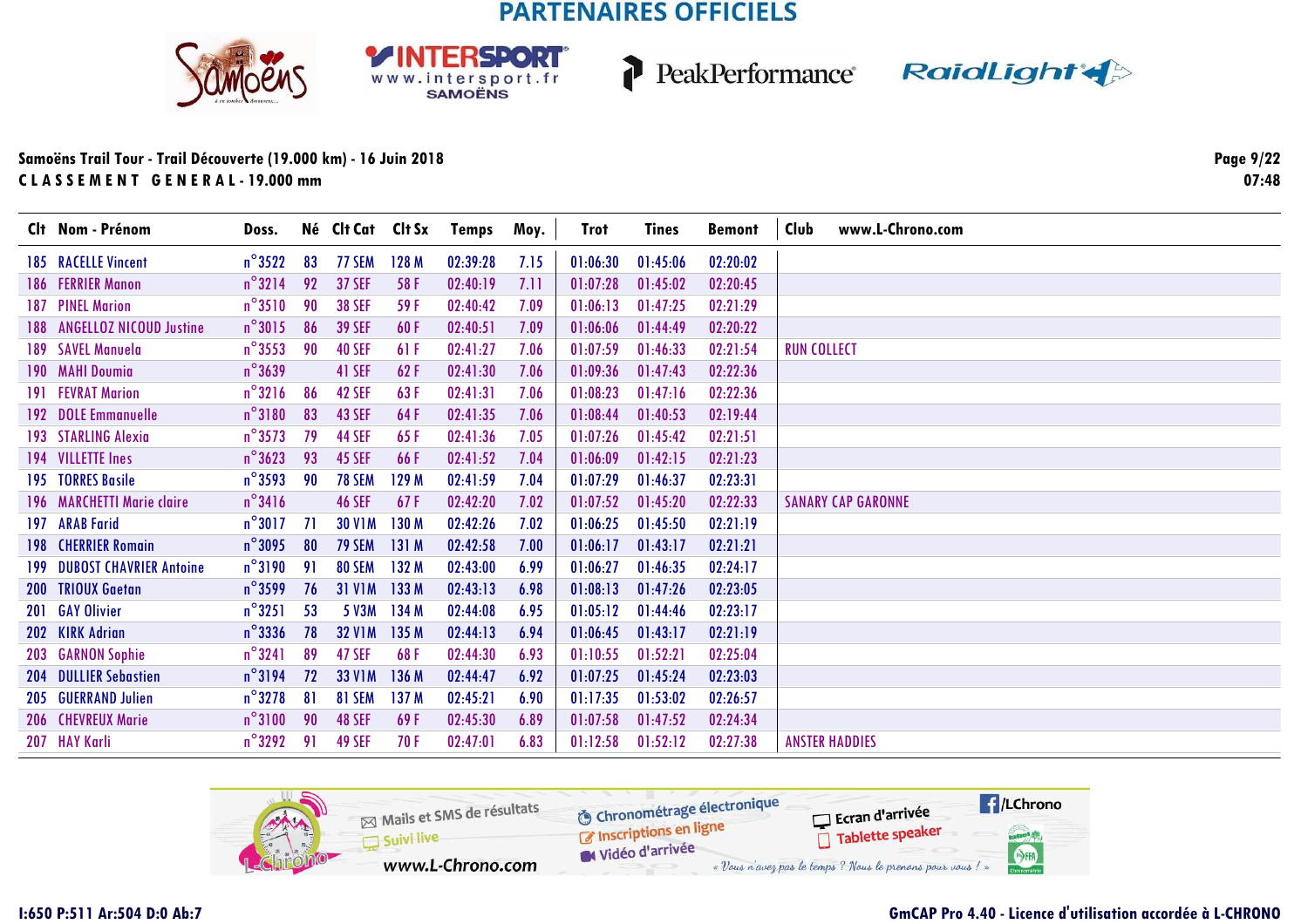





### **Samoëns Trail Tour - Trail Découverte (19.000 km) - 16 Juin 2018C L A S S E M E N T G E N E R A L - 19.000 mm**

**Page 10/2207:48**

| Clt Nom - Prénom        | Doss.            |    | Né Clt Cat Clt Sx |                  | Temps    | Moy. | Trot     | <b>Tines</b> | <b>Bemont</b> | www.L-Chrono.com<br>Club        |
|-------------------------|------------------|----|-------------------|------------------|----------|------|----------|--------------|---------------|---------------------------------|
| 208 DA SILVA Guillaume  | $n^{\circ}3136$  | 89 | <b>82 SEM</b>     | 138M             | 02:47:03 | 6.82 | 01:09:39 | 01:52:30     | 02:28:14      |                                 |
| 209 LAFITTE Christophe  | $n^{\circ}$ 3354 | 66 | <b>15 V2M</b>     | 139 M            | 02:47:22 | 6.81 | 01:09:18 | 01:46:41     | 02:25:06      | <b>LES FOULEES MUIZONNAISES</b> |
| 210 MANDONNET Charlotte | $n^{\circ}$ 3408 | 86 | <b>50 SEF</b>     | 71F              | 02:48:04 | 6.78 | 01:13:49 | 01:53:05     | 02:29:09      |                                 |
| 211 REMPP Romain        | $n^{\circ}$ 3529 | 91 | <b>83 SEM</b>     | 140 M            | 02:48:27 | 6.77 | 01:05:34 | 01:46:22     | 02:27:31      |                                 |
| 212 AIT SLIMANI Ahmed   | $n^{\circ}3007$  | 59 | <b>16 V2M</b>     | 141M             | 02:49:15 | 6.74 | 01:10:21 | 01:52:14     | 02:29:00      |                                 |
| 213 ADE Emeric          | $n^{\circ}3004$  | 79 | <b>84 SEM</b>     | 142 M            | 02:49:36 | 6.72 | 01:13:01 | 01:52:10     | 02:29:00      | <b>AIX ATHLE PROVENCE</b>       |
| 214 NAYET Guillaume     | $n^{\circ}$ 3460 | 76 | <b>34 V1M</b>     | 143M             | 02:49:56 | 6.71 | 01:12:49 | 01:53:22     | 02:31:37      |                                 |
| 215 MARCHIORO Pasacal   | $n^{\circ}3417$  | 63 | <b>17 V2M</b>     | 144 M            | 02:49:57 | 6.71 | 01:09:47 | 01:52:11     | 02:27:42      |                                 |
| 216 MORINEAU Benoit     | $n^{\circ}$ 3449 | 81 | <b>85 SEM</b>     | 145 M            | 02:50:27 | 6.69 | 01:04:10 | 01:46:14     | 02:26:00      | <b>CLUB MED</b>                 |
| 217 HANNAOUI Kadija     | $n^{\circ}$ 3286 | 74 | <b>13 V1F</b>     | 72F              | 02:50:29 | 6.69 | 01:13:21 | 01:54:42     | 02:31:34      | <b>BAC</b>                      |
| 218 MASSIÉ Romain       | $n^{\circ}$ 3423 | 81 | <b>86 SEM</b>     | 146 M            | 02:50:41 | 6.68 | 01:09:37 | 01:54:04     | 02:31:36      |                                 |
| 219 CLERC Geoffrey      | $n^{\circ}3108$  | 91 | <b>87 SEM</b>     | 147 <sub>M</sub> | 02:50:44 | 6.68 | 01:10:49 | 01:53:21     | 02:33:27      |                                 |
| 220 HERVIEU Sylvain     | $n^{\circ}$ 3305 | 61 | <b>18 V2M</b>     | 148 M            | 02:50:48 | 6.67 | 01:12:07 | 01:53:45     | 02:30:28      |                                 |
| 221 WABLE Felicie       | $n^{\circ}3628$  | 91 | <b>51 SEF</b>     | 73F              | 02:50:52 | 6.67 | 01:09:02 | 01:52:48     | 02:29:49      |                                 |
| 222 MERTZ Catherine     | $n^{\circ}$ 3433 | 79 | <b>52 SEF</b>     | 74 F             | 02:51:08 | 6.66 | 01:13:53 | 01:53:03     | 02:30:33      |                                 |
| 223 LOCK Carla          | $n^{\circ}$ 3390 | 72 | <b>14 V1F</b>     | 75 F             | 02:51:12 | 6.66 | 01:12:51 | 01:54:40     | 02:29:26      |                                 |
| 224 POLKA Hazel         | $n^{\circ}3516$  | 73 | <b>15 VIF</b>     | 76 F             | 02:51:13 | 6.66 | 01:12:54 | 01:54:41     | 02:29:36      |                                 |
| 225 SANCHEZ Marie       | $n^{\circ}$ 3550 | 63 | <b>7 V2F</b>      | 77F              | 02:51:14 | 6.66 | 01:13:27 | 01:54:05     | 02:31:34      | <b>AIX ATHLE PROVENCE</b>       |
| 226 GRANDSIRE Olivier   | $n^{\circ}3272$  | 91 | <b>88 SEM</b>     | 149 M            | 02:51:25 | 6.65 | 01:09:40 | 01:46:56     | 02:27:19      |                                 |
| 227 TOUTAN Anne marie   | $n^{\circ}$ 3595 | 59 | 8 V <sub>2F</sub> | 78F              | 02:51:26 | 6.65 | 01:13:44 | 01:53:39     | 02:31:43      |                                 |
| 228 THEVENON Lydie      | $n^{\circ}3581$  | 77 | <b>16 VIF</b>     | 79 F             | 02:51:29 | 6.65 | 01:14:27 | 01:53:11     | 02:31:45      |                                 |
| 229 KNOX Tracy          | $n^{\circ}$ 3340 | 63 | 9 V2F             | 80 F             | 02:51:32 | 6.65 | 01:07:08 | 01:53:23     | 02:32:02      | <b><i>ANSTER HADDIES</i></b>    |
| 230 CRUICKSHANKS Pamela | $n^{\circ}3131$  | 64 | <b>10 V2F</b>     | 81 F             | 02:51:36 | 6.64 | 01:07:22 | 01:54:03     | 02:32:02      | <b>ANSTER HADDIES</b>           |

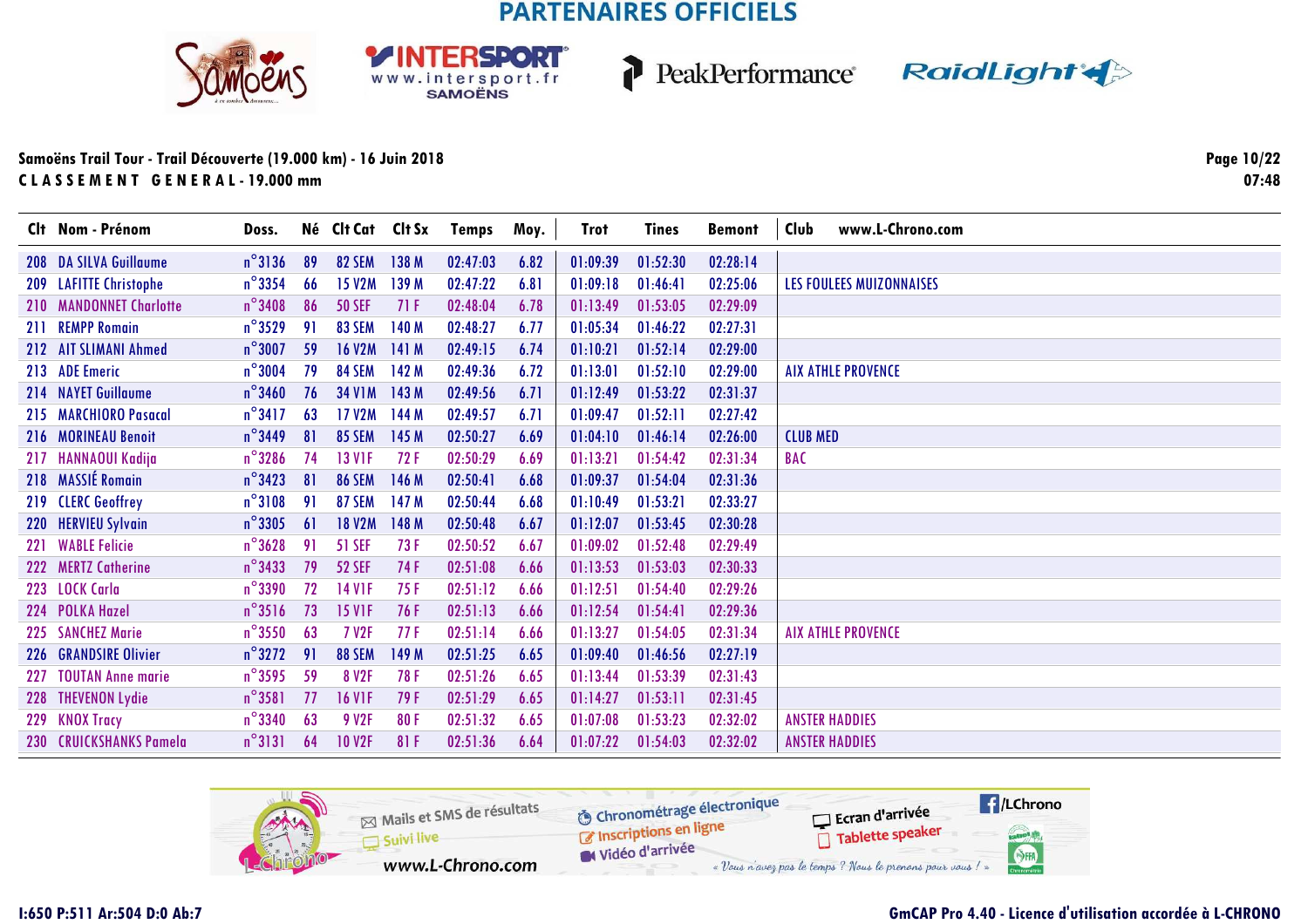**RSDORT** 

WWW.intersport.fr







### **Samoëns Trail Tour - Trail Découverte (19.000 km) - 16 Juin 2018C L A S S E M E N T G E N E R A L - 19.000 mm**

**Page 11/2207:48**

| Clt Nom - Prénom        | Doss.            |    | Né Clt Cat Clt Sx   |                  | <b>Temps</b> | Moy. | Trot     | <b>Tines</b> | <b>Bemont</b> | www.L-Chrono.com<br>Club |
|-------------------------|------------------|----|---------------------|------------------|--------------|------|----------|--------------|---------------|--------------------------|
| 231 HALL Alice          | $n^{\circ}$ 3285 | 62 | 11 V <sub>2</sub> F | 82F              | 02:51:37     | 6.64 | 01:06:41 | 01:54:07     | 02:32:02      | <b>ANSTER HADDIES</b>    |
| 232 BADER Jacques       | $n^{\circ}3021$  | 49 | 6 V3M               | 150 <sub>M</sub> | 02:51:48     | 6.64 | 01:13:25 | 01:52:19     | 02:29:48      |                          |
| 233 THIEBLEMONT Franck  | $n^{\circ}$ 3582 | 72 | <b>35 V1M</b>       | 151M             | 02:52:02     | 6.63 | 01:10:19 | 01:53:02     | 02:30:00      | <b>AJPC</b>              |
| 234 GASTEAU Charlene    | $n^{\circ}$ 3242 | 87 | <b>53 SEF</b>       | 83 F             | 02:52:14     | 6.62 | 01:15:50 | 01:56:30     | 02:33:08      |                          |
| 235 TRAMIER Corinne     | $n^{\circ}$ 3598 | 67 | <b>12 V2F</b>       | 84F              | 02:52:28     | 6.61 | 01:13:47 | 01:56:27     | 02:31:54      |                          |
| 236 LOINTIER Guillaume  | $n^{\circ}$ 3391 | 79 | <b>89 SEM</b>       | 152M             | 02:52:30     | 6.61 | 01:03:50 | 01:56:03     | 02:33:35      |                          |
| 237 TYSON Benjamin      | $n^{\circ}$ 3606 | 90 | <b>90 SEM</b>       | 153M             | 02:52:33     | 6.61 | 01:09:34 | 01:52:25     | 02:31:09      |                          |
| 238 MARTIN Patrick      | $n^{\circ}3421$  | 60 | <b>19 V2M</b>       | 154M             | 02:52:36     | 6.61 | 01:05:19 | 01:52:57     | 02:29:58      |                          |
| 239 HEINRICH Benoit     | $n^{\circ}$ 3296 | 78 | <b>36 V1M</b>       | 155 M            | 02:52:55     | 6.59 | 01:08:42 | 01:47:10     | 02:30:08      |                          |
| 240 DULLIER Nathalie    | $n^{\circ}3193$  | 72 | <b>17 V1F</b>       | 85F              | 02:53:00     | 6.59 | 01:09:33 | 01:55:46     | 02:31:34      | <b>DIJON TRIATHLON</b>   |
| 241 KUHN Celine         | $n^{\circ}$ 3345 | 81 | <b>54 SEF</b>       | 86F              | 02:53:05     | 6.59 | 01:11:32 | 01:52:45     | 02:32:08      |                          |
| 242 TOURNUT Philippe    | $n^{\circ}$ 3594 | 59 | <b>20 V2M</b>       | 156 M            | 02:53:15     | 6.58 | 01:08:17 | 01:53:59     | 02:31:45      |                          |
| 243 LAFOUGE Lydia       | $n^{\circ}$ 3355 | 77 | <b>18 V1F</b>       | 87F              | 02:53:35     | 6.57 | 01:16:19 | 01:54:04     | 02:32:12      |                          |
| 244 SCHAEFER Christophe | $n^{\circ}$ 3555 | 66 | <b>21 V2M</b>       | 157M             | 02:53:36     | 6.57 | 01:12:57 | 01:52:53     | 02:32:14      |                          |
| 245 KOLLY Amandine      | $n^{\circ}$ 3343 | 81 | <b>55 SEF</b>       | 88F              | 02:53:40     | 6.56 | 01:09:45 | 01:52:58     | 02:31:39      |                          |
| 246 ORIHUEL Pascal      | $n^{\circ}$ 3475 | 60 | <b>22 V2M</b>       | 158 M            | 02:53:42     | 6.56 | 01:10:45 | 01:54:39     | 02:32:38      |                          |
| 247 VILLEGAS Nadine     | $n^{\circ}$ 3640 | 66 | 13 V2F              | 89 F             | 02:53:47     | 6.56 | 01:11:25 | 01:53:18     | 02:32:48      |                          |
| 248 PAGNOD Thierry      | $n^{\circ}$ 3479 | 73 | <b>37 V1M</b>       | 159 M            | 02:54:19     | 6.54 | 01:12:45 | 01:53:22     | 02:32:31      |                          |
| 249 ANDREU Renaud       | $n^{\circ}3012$  | 65 | <b>23 V2M</b>       | 160 M            | 02:54:20     | 6.54 | 01:18:30 | 01:56:37     | 02:34:41      | <b>UNITED RUNNERS 78</b> |
| 250 GAUDINAT Elsa       | $n^{\circ}$ 3243 | 86 | <b>56 SEF</b>       | 90F              | 02:54:24     | 6.54 | 01:11:44 | 01:56:20     | 02:33:06      |                          |
| 251 AFONSO Rachel       | $n^{\circ}3005$  | 94 | <b>57 SEF</b>       | 91 F             | 02:54:38     | 6.53 | 01:10:54 | 01:53:02     | 02:30:07      |                          |
| 252 VERNET Eric         | $n^{\circ}3619$  | 63 | <b>24 V2M</b>       | 161M             | 02:54:51     | 6.52 | 01:10:53 | 01:53:15     | 02:30:08      |                          |
| 253 CHAUFOUR Noemie     | $n^{\circ}3093$  | 84 | <b>58 SEF</b>       | 92F              | 02:55:05     | 6.51 | 01:14:41 | 01:57:30     | 02:34:29      |                          |

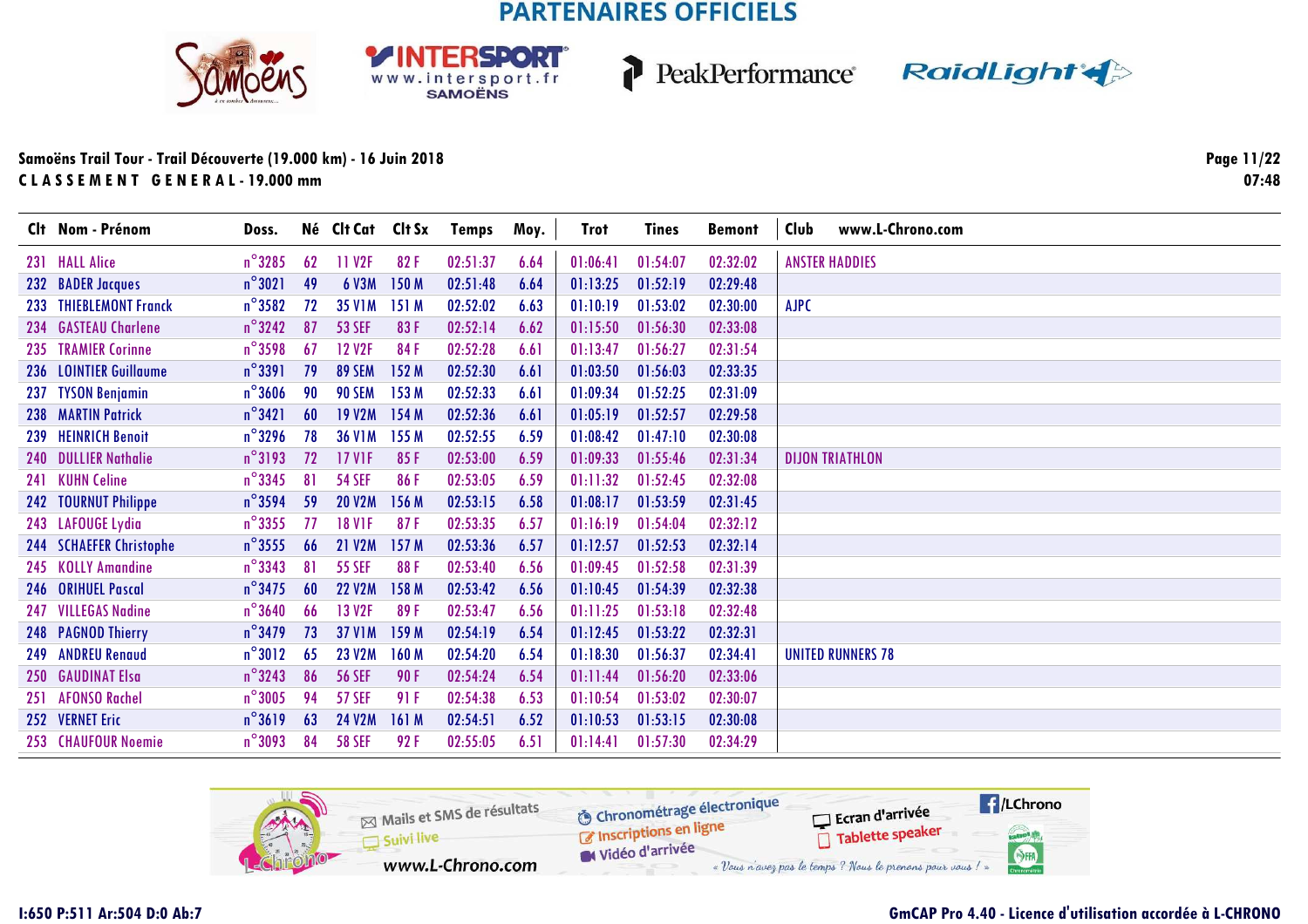**RSDORT** 

WWW.intersport.fr







### Samoëns Trail Tour - Trail Découverte (19.000 km) - 16 Juin 2018 CLASSEMENT GENERAL-19.000 mm

Page 12/22  $07:48$ 

| Clt Nom - Prénom            | Doss.            |    | Né Clt Cat Clt Sx  |       | Temps    | Moy. | Trot     | <b>Tines</b> | <b>Bemont</b> | www.L-Chrono.com<br>Club            |
|-----------------------------|------------------|----|--------------------|-------|----------|------|----------|--------------|---------------|-------------------------------------|
| 254 JAY Pierre              | $n^{\circ}$ 3324 | 79 | <b>91 SEM</b>      | 162M  | 02:55:06 | 6.51 | 01:14:43 | 01:57:20     | 02:34:30      |                                     |
| <b>255 GAUTHIER Louis</b>   | $n^{\circ}$ 3244 | 84 | 92 SEM             | 163 M | 02:55:08 | 6.51 | 01:11:36 | 01:54:54     | 02:33:11      | <b>MONT BLANC MEDIAS</b>            |
| 256 BOURRET François        | $n^{\circ}$ 3064 | 96 | 3 ESM              | 164 M | 02:55:08 | 6.51 | 01:11:34 | 01:54:52     | 02:32:03      |                                     |
| 257 LEONARD Edouard         | $n^{\circ}$ 3380 | 73 | <b>38 V1M</b>      | 165 M | 02:55:25 | 6.50 | 01:10:46 | 01:58:42     | 02:36:14      |                                     |
| 258 BALTASSAT Elise         | $n^{\circ}3024$  | 79 | <b>59 SEF</b>      | 93 F  | 02:55:32 | 6.49 | 01:11:35 | 01:54:04     | 02:33:45      |                                     |
| 259 PINOCHE Anne-cecile     | $n^{\circ}3511$  | 90 | 60 SEF             | 94 F  | 02:55:33 | 6.49 | 01:13:39 | 01:53:43     | 02:33:34      | <b>MARS PF</b>                      |
| 260 PAGE Camille            | $n^{\circ}$ 3478 | 90 | <b>61 SEF</b>      | 95 F  | 02:55:53 | 6.48 | 01:12:02 | 01:55:48     | 02:34:31      |                                     |
| 261 VIARD Virginie          | $n^{\circ}3622$  | 78 | <b>19 VIF</b>      | 96 F  | 02:55:55 | 6.48 | 01:12:44 | 01:54:31     | 02:34:30      | <b>UACB</b>                         |
| <b>262 DANTON Damien</b>    | $n^{\circ}3140$  | 87 | 93 SEM             | 166 M | 02:56:01 | 6.48 | 01:11:46 | 01:53:04     | 02:32:51      |                                     |
| 263 MOUSSERON Celine        | $n^{\circ}$ 3455 | 77 | <b>20 VIF</b>      | 97 F  | 02:56:14 | 6.47 | 01:14:28 | 01:56:30     | 02:33:56      |                                     |
| 264 CHAPELIER Remi          | $n^{\circ}$ 3088 | 83 | <b>94 SEM</b>      | 167 M | 02:56:18 | 6.47 | 01:17:00 | 02:04:26     | 02:40:17      |                                     |
| 265 RIFFLET Celine          | $n^{\circ}$ 3537 | 86 | <b>62 SEF</b>      | 98 F  | 02:56:28 | 6.46 | 01:16:17 | 01:59:01     | 02:36:34      |                                     |
| 266 MESSONNIER Lionel       | $n^{\circ}$ 3434 | 64 | <b>25 V2M</b>      | 168 M | 02:56:29 | 6.46 | 01:07:55 | 01:53:15     | 02:34:34      | <b>AFA FEYZIN VENISSIEUX</b>        |
| 267 HERTZSCHUCH Yann        | $n^{\circ}$ 3304 | 82 | <b>95 SEM</b>      | 169 M | 02:56:32 | 6.46 | 01:11:06 | 01:52:31     | 02:31:33      |                                     |
| 268 ARDOUIN Roland          | $n^{\circ}$ 2013 | 49 | <b>7 V3M</b>       | 170 M | 02:56:44 | 6.45 | 00:25:05 | 01:15:01     | 02:30:29      |                                     |
| <b>269 BERNARD Florence</b> | $n^{\circ}3039$  | 68 | 14 V <sub>2F</sub> | 99 F  | 02:57:10 | 6.44 | 01:13:41 | 01:57:35     | 02:34:53      | <b>AC TALANT</b>                    |
| 270 DEBEYRE Domino          | $n^{\circ}3154$  | 92 | <b>63 SEF</b>      | 100F  | 02:57:26 | 6.43 | 01:13:54 | 01:58:48     | 02:36:44      |                                     |
| 271 DELISLE Frederic        | $n^{\circ}$ 3161 | 79 | <b>96 SEM</b>      | 171M  | 02:57:45 | 6.41 | 01:11:26 | 01:53:44     | 02:33:41      |                                     |
| 272 BUFFET Sylvie           | $n^{\circ}$ 3067 | 66 | <b>15 V2F</b>      | 101F  | 02:57:52 | 6.41 | 01:12:41 | 01:57:04     | 02:36:12      | <b>COTE ROANNAISE RAID AVENTURE</b> |
| 273 LESSERTEUR Mathilde     | $n^{\circ}$ 3386 | 92 | <b>64 SEF</b>      | 102F  | 02:57:58 | 6.41 | 01:18:21 | 01:59:48     | 02:38:34      |                                     |
| 274 DONAL Jacques           | $n^{\circ}3182$  | 54 | <b>8 V3M</b>       | 172M  | 02:57:58 | 6.41 | 01:17:40 | 01:58:07     | 02:36:52      |                                     |
| 275 DELLENBACH Gerald       | $n^{\circ}3162$  | 70 | <b>39 V1M</b>      | 173M  | 02:58:36 | 6.38 | 01:11:27 | 01:52:49     | 02:37:45      |                                     |
| 276 HOUDRY Gilles           | $n^{\circ}$ 3309 | 62 | <b>26 V2M</b>      | 174M  | 02:58:45 | 6.38 | 01:16:39 | 02:00:05     | 02:38:22      |                                     |

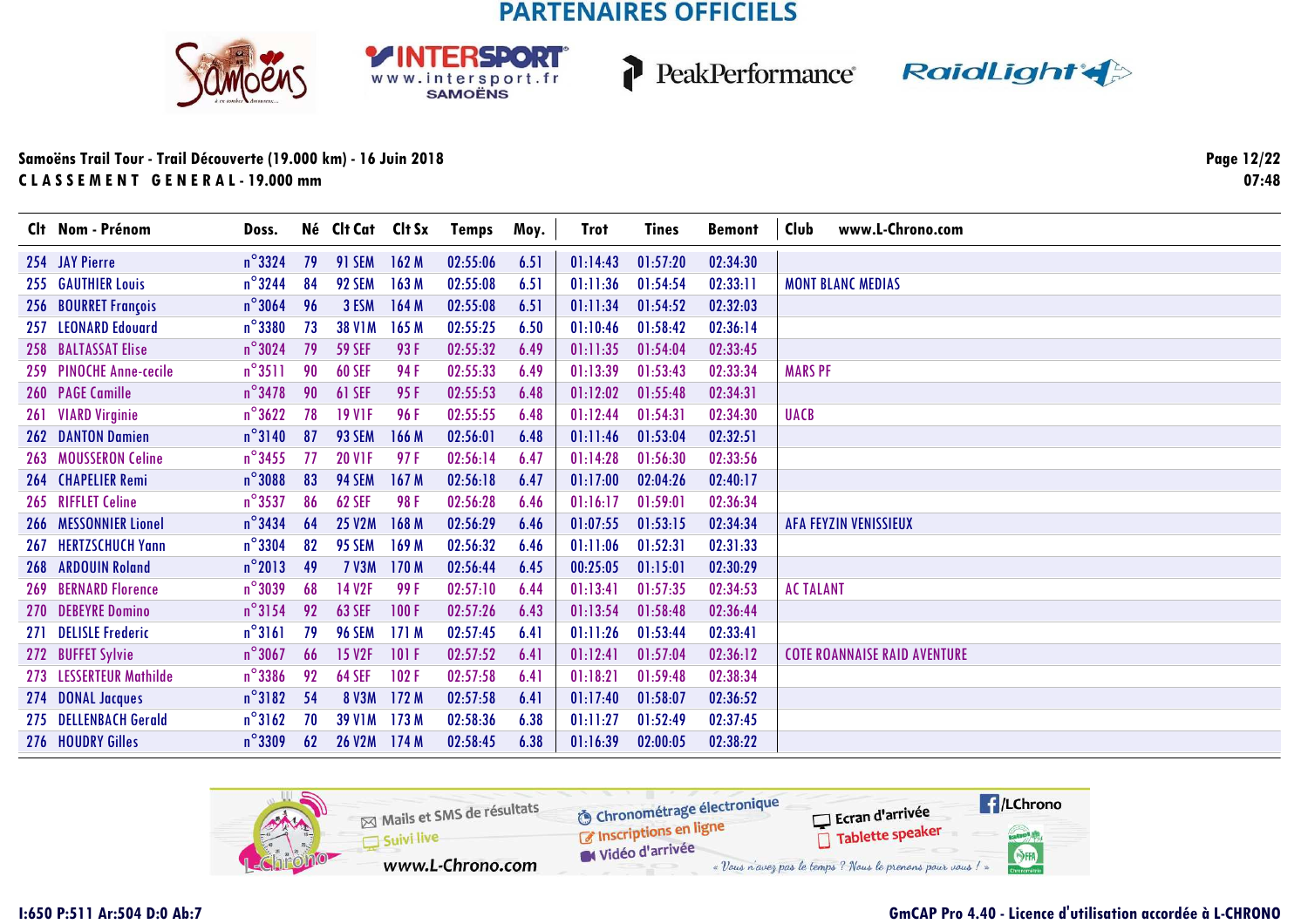**RSDORT** 

WWW.intersport.fr







### **Samoëns Trail Tour - Trail Découverte (19.000 km) - 16 Juin 2018C L A S S E M E N T G E N E R A L - 19.000 mm**

**Page 13/2207:48**

| Clt Nom - Prénom               | Doss.            |           | Né Clt Cat Clt Sx |       | Temps    | Moy. | Trot     | <b>Tines</b> | <b>Bemont</b> | Club<br>www.L-Chrono.com  |
|--------------------------------|------------------|-----------|-------------------|-------|----------|------|----------|--------------|---------------|---------------------------|
| 277 FOISSOTTE Pauline          | $n^{\circ}3221$  | 88        | <b>65 SEF</b>     | 103F  | 02:58:52 | 6.37 | 01:18:20 | 02:00:02     | 02:38:38      |                           |
| 278 GIRAUD Marion              | $n^{\circ}$ 3264 | 91        | <b>66 SEF</b>     | 104F  | 02:58:53 | 6.37 | 01:16:30 | 01:58:06     | 02:36:42      | <b>DSA</b>                |
| 279 MENDOZA Virginie           | $n^{\circ}$ 3432 | 86        | <b>67 SEF</b>     | 105F  | 02:58:56 | 6.37 | 01:17:32 | 02:00:37     | 02:38:58      |                           |
| 280 SALLÉ Clemence             | $n^{\circ}$ 3549 | 90        | <b>68 SEF</b>     | 106F  | 02:58:57 | 6.37 | 01:16:32 | 01:58:16     | 02:36:42      |                           |
| 281 GIULIANO Mikael            | $n^{\circ}$ 2258 | 89        | 97 SEM            | 175 M | 02:59:01 | 6.37 | 01:12:05 | 01:53:41     | 02:36:18      | <b>MARSEILLE FAMILY</b>   |
| 282 MARC-BLAZY Alexis          | $n^{\circ}3413$  | 64        | <b>27 V2M</b>     | 176M  | 02:59:02 | 6.37 | 01:07:24 | 01:55:29     | 02:34:53      |                           |
| 283 FOUCAULT-LECERF Frederique | $n^{\circ}$ 3224 | 72        | <b>21 V1F</b>     | 107F  | 02:59:08 | 6.36 | 01:16:25 | 01:59:34     | 02:38:42      | <b>ARVE ATHLETISME</b>    |
| 284 HODGETTS Peter             | $n^{\circ}$ 3306 | 49        | 9 V3M             | 177M  | 02:59:18 | 6.36 | 01:10:48 | 01:56:57     | 02:36:23      |                           |
| 285 PETER Thomas               | $n^{\circ}$ 3499 | 62        | <b>28 V2M</b>     | 178 M | 02:59:27 | 6.35 | 01:18:36 | 02:00:18     | 02:38:54      |                           |
| 286 TOBY Powell                | $n^{\circ}$ 3589 | <b>71</b> | <b>40 V1M</b>     | 179M  | 02:59:43 | 6.34 | 01:08:59 | 01:52:52     | 02:34:09      |                           |
| <b>287 THUILLEZ Laurent</b>    | $n^{\circ}$ 3587 | 62        | <b>29 V2M</b>     | 180 M | 03:00:23 | 6.32 | 01:10:16 | 01:53:31     | 02:36:30      |                           |
| 288 BLONDEAU Julie             | $n^{\circ}$ 3049 | 84        | <b>69 SEF</b>     | 108F  | 03:00:31 | 6.32 | 01:16:29 | 01:57:12     | 02:36:50      |                           |
| 289 BLONDEAU Laurent           | $n^{\circ}3050$  | 84        | <b>98 SEM</b>     | 181 M | 03:00:31 | 6.32 | 01:13:43 | 01:54:12     | 02:36:49      |                           |
| 290 ODDO Elodie                | $n^{\circ}$ 3471 | 84        | <b>70 SEF</b>     | 109F  | 03:00:41 | 6.31 | 01:14:03 | 01:58:49     | 02:38:43      | <b>DIVONNE RUNNING</b>    |
| 291 RENAULT Didier             | $n^{\circ}$ 1440 | 68        | 30 V2M            | 182 M | 03:00:48 | 6.31 | 01:17:43 | 01:59:31     | 02:39:56      | GH <sub>2</sub> A         |
| 292 RICO Alain                 | $n^{\circ}$ 3536 | 48        | 1 V4M             | 183 M | 03:01:15 | 6.29 | 01:11:02 | 01:53:50     | 02:37:27      | <b>AIX ATHLE PROVENCE</b> |
| 293 GUERIN Thomas              | $n^{\circ}3277$  | 88        | <b>99 SEM</b>     | 184 M | 03:01:21 | 6.29 | 01:14:49 | 01:56:02     | 02:36:19      |                           |
| 294 MORISSET Heloïse           | $n^{\circ}$ 3452 | 93        | <b>71 SEF</b>     | 110F  | 03:01:22 | 6.29 | 01:14:50 | 01:56:05     | 02:36:20      |                           |
| 295 CLEMENT Caroline           | $n^{\circ}3107$  | 87        | <b>72 SEF</b>     | 111F  | 03:01:35 | 6.28 | 01:12:55 | 01:58:24     | 02:40:23      | <b>AAA DU LYONNAIS</b>    |
| 296 THOMSON Lily               | $n^{\circ}$ 3584 | 94        | <b>73 SEF</b>     | 112F  | 03:01:56 | 6.27 | 01:15:02 | 02:01:33     | 02:40:45      |                           |
| <b>297 SHAYLER Alison</b>      | $n^{\circ}$ 3564 | 79        | <b>74 SEF</b>     | 113F  | 03:01:58 | 6.27 | 01:18:40 | 02:06:37     | 02:42:09      |                           |
| 298 TROQUET Celine             | $n^{\circ}3600$  | 80        | <b>75 SEF</b>     | 114F  | 03:02:09 | 6.26 | 01:18:28 | 02:00:03     | 02:42:31      |                           |
| <b>299 CHEVALIER Caroline</b>  | $n^{\circ}3097$  | 82        | <b>76 SEF</b>     | 115F  | 03:02:24 | 6.25 | 01:13:18 | 02:00:36     | 02:40:22      | <b>AAA DU LYONNAIS</b>    |

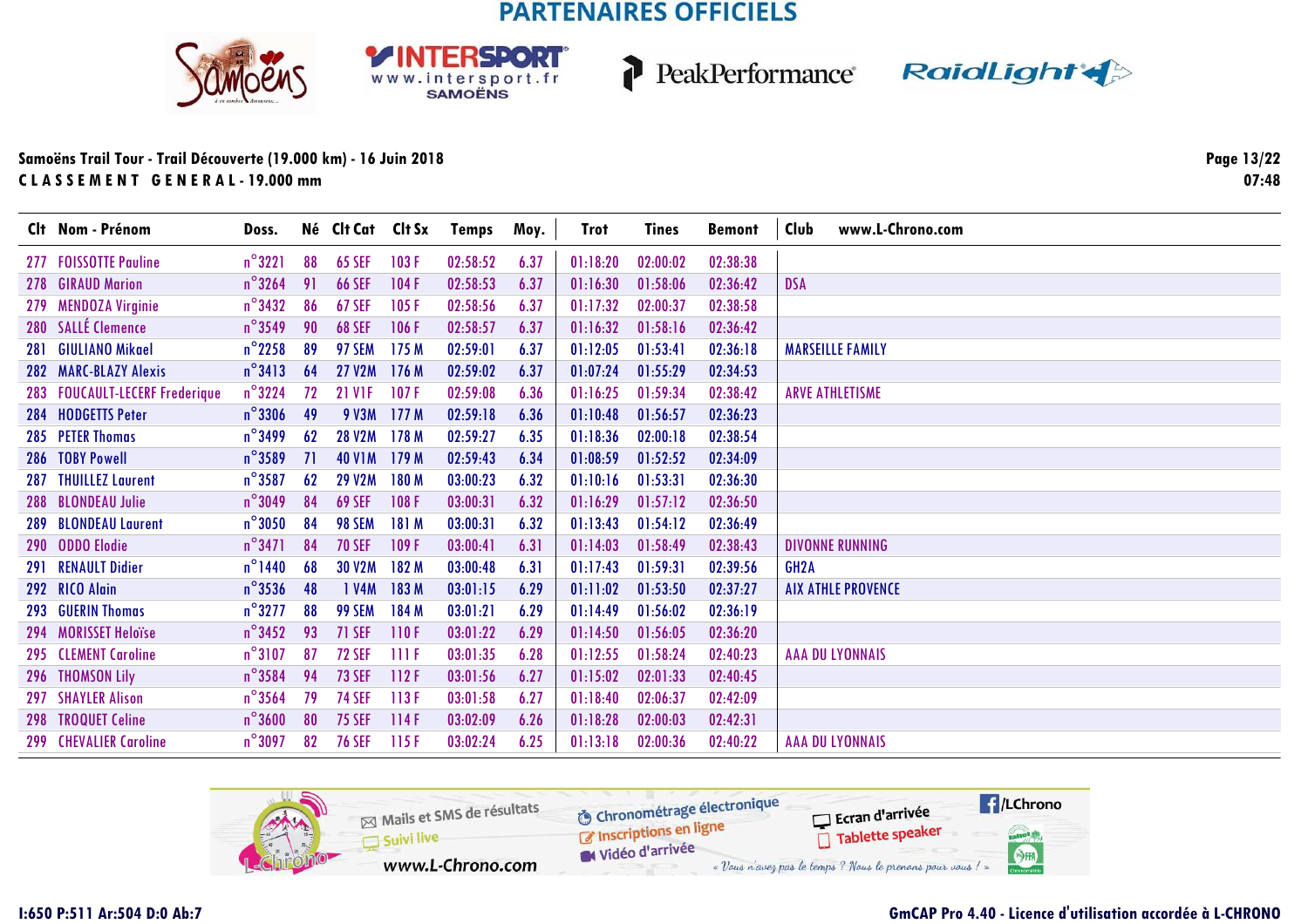SPORT

WWW.intersport.fr







### Samoëns Trail Tour - Trail Découverte (19.000 km) - 16 Juin 2018 CLASSEMENT GENERAL-19.000 mm

| Clt Nom - Prénom                 | Doss.            |    | Né Clt Cat Clt Sx   |       | <b>Temps</b> | Moy. | Trot     | <b>Tines</b> | <b>Bemont</b> | www.L-Chrono.com<br>Club  |
|----------------------------------|------------------|----|---------------------|-------|--------------|------|----------|--------------|---------------|---------------------------|
| 300 COMBE Helene                 | $n^{\circ}3117$  | 66 | 16 V2F 116 F        |       | 03:02:34     | 6.24 | 01:16:42 | 02:00:37     | 02:41:09      | <b>CABBA BOUC BEL AIR</b> |
| <b>301 DE MACEDO Elisabeth</b>   | $n^{\circ}$ 3151 | 72 | <b>22 VIF</b>       | 117F  | 03:03:01     | 6.23 | 01:18:48 | 01:59:58     | 02:42:55      |                           |
| <b>302 DAUDIN Tristan</b>        | $n^{\circ}3143$  | 91 | <b>100 SEM</b>      | 185 M | 03:03:01     | 6.23 | 01:13:24 | 01:57:15     | 02:37:50      |                           |
| 303 SESTITO Gilles               | $n^{\circ}$ 1468 | 66 | 31 V2M              | 186 M | 03:03:12     | 6.22 | 01:10:31 | 01:53:40     | 02:38:47      | Non Licencié              |
| <b>304 VANTOURNHOUDT Thibaut</b> | $n^{\circ}3613$  | 81 | <b>101 SEM</b>      | 187 M | 03:03:22     | 6.22 | 01:11:04 | 02:00:46     | 02:47:58      |                           |
| 305 NIELSEN Karen                | $n^{\circ}$ 3466 | 62 | 17 V <sub>2</sub> F | 118F  | 03:03:25     | 6.22 | 01:15:00 | 02:05:01     | 02:42:03      |                           |
| 306 RIVEREAU Anne-sophie         | $n^{\circ}$ 3538 | 91 | <b>77 SEF</b>       | 119F  | 03:03:36     | 6.21 | 01:19:16 | 02:03:00     | 02:42:03      |                           |
| <b>307 MCLAREN Scotti</b>        | $n^{\circ}$ 3428 | 71 | <b>23 V1F</b>       | 120F  | 03:03:41     | 6.21 | 01:19:31 | 02:04:52     | 02:43:39      |                           |
| 308 NDIAYE Mohamed               | $n^{\circ}$ 3461 | 92 | <b>102 SEM</b>      | 188 M | 03:03:58     | 6.20 | 01:05:15 | 01:52:32     | 02:37:09      |                           |
| <b>309 LENORMAND Olivier</b>     | $n^{\circ}$ 3379 | 67 | <b>32 V2M</b>       | 189 M | 03:04:22     | 6.18 | 01:16:43 | 01:56:30     | 02:40:58      |                           |
| <b>310 PANGAUD Pauline</b>       | $n^{\circ}$ 3480 | 91 | <b>78 SEF</b>       | 121F  | 03:04:23     | 6.18 | 01:18:22 | 02:00:44     | 02:42:18      |                           |
| 311 AUBRIOT Guy                  | $n^{\circ}3019$  | 59 | 33 V2M              | 190 M | 03:04:24     | 6.18 | 01:17:44 | 01:57:31     | 02:42:30      |                           |
| 312 GILROY Victoria              | $n^{\circ}$ 3259 | 67 | <b>18 V2F</b>       | 122F  | 03:04:38     | 6.17 | 01:14:58 | 02:08:08     | 02:41:59      |                           |
| 313 HENRY Laetitia               | $n^{\circ}3302$  | 83 | <b>79 SEF</b>       | 123F  | 03:04:44     | 6.17 | 01:17:22 | 01:58:44     | 02:40:08      |                           |
| 314 VOISARD Emmanuel             | $n^{\circ}3626$  | 76 | <b>41 V1M</b>       | 191M  | 03:04:44     | 6.17 | 01:16:23 | 01:57:17     | 02:40:13      |                           |
| 315 CARDOSO Sylvie               | $n^{\circ}3072$  | 84 | <b>80 SEF</b>       | 124F  | 03:04:57     | 6.16 | 01:18:26 | 01:59:53     | 02:43:45      |                           |
| 316 KRAFT Jennifer               | $n^{\circ}$ 3344 | 76 | <b>24 V1F</b>       | 125F  | 03:05:06     | 6.16 | 01:14:44 | 02:01:41     | 02:42:02      | <b>DIVONNE RUNNING</b>    |
| <b>317 FERRAND Yannick</b>       | $n^{\circ}3210$  | 76 | <b>42 V1M</b>       | 192 M | 03:05:35     | 6.14 | 01:16:21 | 01:58:43     | 02:41:28      |                           |
| 318 XAMBEU Jerome                | $n^{\circ}3635$  | 86 | <b>103 SEM</b>      | 193 M | 03:05:37     | 6.14 | 01:16:20 | 01:58:33     | 02:42:33      |                           |
| 319 CEFALI Gerard                | $n^{\circ}$ 3085 | 58 | <b>10 V3M</b>       | 194 M | 03:05:49     | 6.14 | 01:12:37 | 01:59:06     | 02:42:24      |                           |
| 320 LEAL Franck                  | $n^{\circ}$ 3370 | 93 | <b>104 SEM</b>      | 195 M | 03:06:05     | 6.13 | 01:11:40 | 01:57:20     | 02:43:45      |                           |
| 321 BOTTOLLIER-CURTET Julie      | $n^{\circ}3058$  | 88 | <b>81 SEF</b>       | 126F  | 03:06:16     | 6.12 | 01:17:33 | 02:01:32     | 02:42:25      |                           |
| 322 FERRAT Aurelie               | $n^{\circ}3211$  | 86 | <b>82 SEF</b>       | 127F  | 03:06:21     | 6.12 | 01:17:23 | 02:03:17     | 02:43:36      |                           |

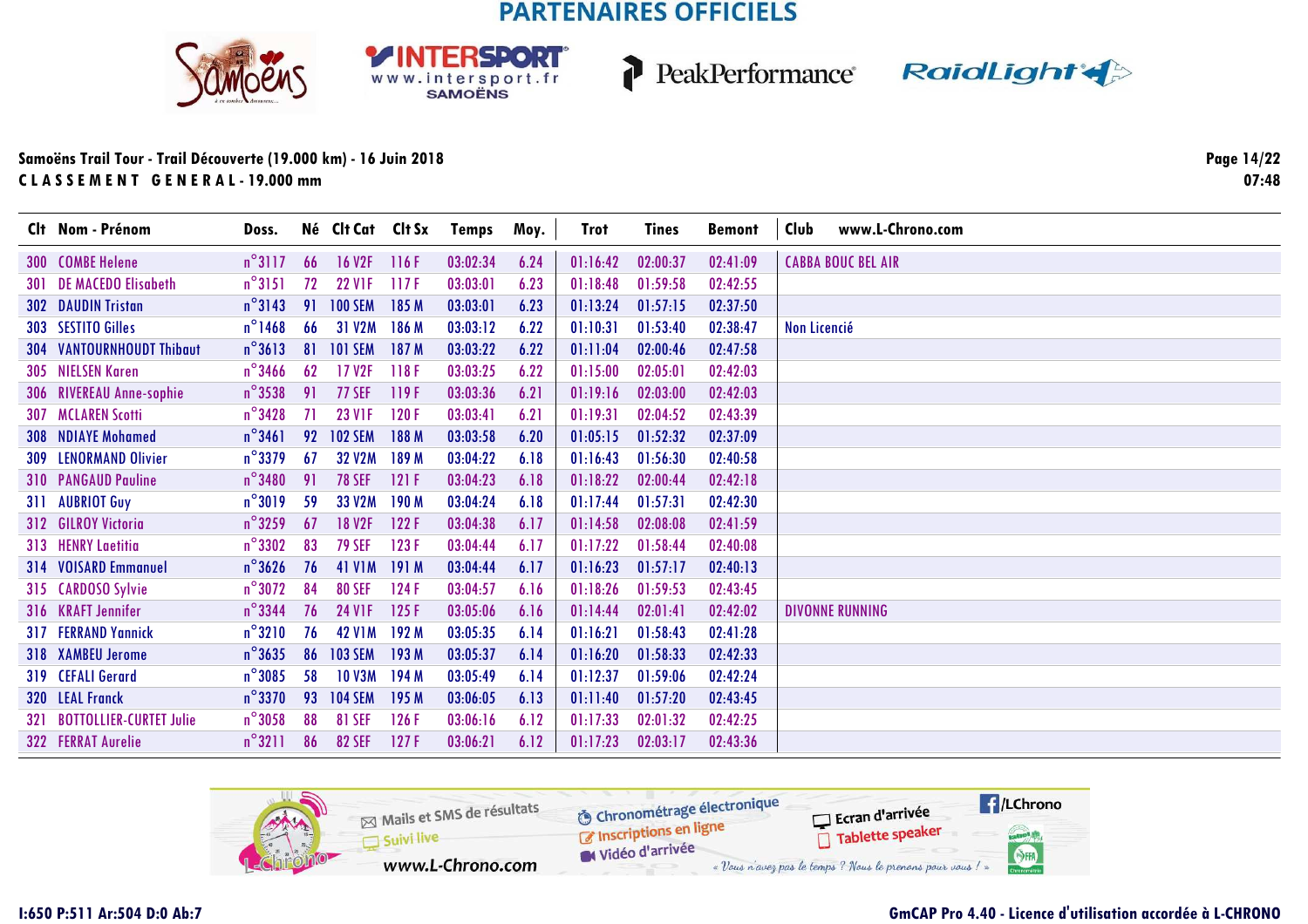**RSDORT** 

WWW.intersport.fr







### Samoëns Trail Tour - Trail Découverte (19.000 km) - 16 Juin 2018 CLASSEMENT GENERAL-19.000 mm

Page 15/22  $07:48$ 

| Clt Nom - Prénom                      | Doss.            |    | Né Clt Cat Clt Sx |                  | Temps    | Moy. | Trot     | <b>Tines</b> | <b>Bemont</b> | www.L-Chrono.com<br>Club      |
|---------------------------------------|------------------|----|-------------------|------------------|----------|------|----------|--------------|---------------|-------------------------------|
| 323 DUPRE Jean charles                | $n^{\circ}3198$  | 57 | 11 V3M 196 M      |                  | 03:06:23 | 6.12 | 01:16:34 | 01:58:36     | 02:44:29      |                               |
| 324 MANGARD Christophe                | $n^{\circ}$ 3409 | 64 | 34 V2M            | 197 <sub>M</sub> | 03:06:29 | 6.11 | 01:16:28 | 01:59:28     | 02:42:37      | <b>ASSOCIATION JUMORIEC</b>   |
| 325 MOGIS David                       | $n^{\circ}$ 3438 | 76 | <b>43 V1M</b>     | 198 M            | 03:07:22 | 6.08 | 01:14:05 | 01:57:16     | 02:45:04      | <b>USY</b>                    |
| 326 THEVENET Guillaume                | $n^{\circ}$ 3579 | 79 | <b>105 SEM</b>    | 199 M            | 03:07:25 | 6.08 | 01:13:22 | 01:58:23     | 02:43:44      | <b>UA CHAROLAIS BRIONNAIS</b> |
| 327 ANDRIOT Anita                     | $n^{\circ}3013$  | 60 | <b>19 V2F</b>     | 128F             | 03:07:26 | 6.08 | 01:12:16 | 02:05:17     | 02:43:48      |                               |
| 328 DEVILLARD Marie                   | $n^{\circ}3176$  | 90 | <b>83 SEF</b>     | 129F             | 03:07:31 | 6.08 | 01:17:46 | 02:03:43     | 02:45:35      | <b>TRI AVENTURE</b>           |
| 329 GAHERY Audrey                     | $n^{\circ}$ 3233 | 90 | <b>84 SEF</b>     | 130 F            | 03:07:32 | 6.08 | 01:16:38 | 01:59:34     | 02:44:04      |                               |
| <b>330 TOUTAN Pauline</b>             | $n^{\circ}$ 3596 | 89 | <b>85 SEF</b>     | 131F             | 03:08:12 | 6.06 | 01:18:37 | 01:57:01     | 02:42:44      |                               |
| 331 JACQUET Muriel                    | $n^{\circ}3319$  | 60 | <b>20 V2F</b>     | 132F             | 03:08:21 | 6.05 | 01:14:47 | 02:03:39     | 02:44:17      |                               |
| 332 TOLA Oceane                       | $n^{\circ}$ 3590 | 91 | <b>86 SEF</b>     | 133 F            | 03:08:32 | 6.05 | 01:22:41 | 02:06:49     | 02:46:23      |                               |
| 333 PAPIN Thierry                     | $n^{\circ}$ 3482 | 64 | 35 V2M            | 200 M            | 03:08:52 | 6.04 | 01:18:30 | 01:59:48     | 02:43:45      |                               |
| 334 ADAM Joachim                      | $n^{\circ}3003$  | 76 | <b>44 V1M</b>     | 201 M            | 03:09:02 | 6.03 | 01:24:08 | 02:07:34     | 02:49:31      |                               |
| 335 MORISOT Valere                    | $n^{\circ}$ 3451 | 76 | <b>45 V1M</b>     | 202 M            | 03:09:03 | 6.03 | 01:17:25 | 01:57:29     | 02:43:47      |                               |
| 336 HUMBERT Corinne                   | $n^{\circ}3314$  | 64 | 21 V2F            | 134F             | 03:09:09 | 6.03 | 01:21:40 | 02:07:01     | 02:48:27      |                               |
| 337 COOPER Jenny                      | $n^{\circ}3122$  | 83 | <b>87 SEF</b>     | 135 F            | 03:09:11 | 6.03 | 01:17:47 | 02:01:52     | 02:45:41      |                               |
| 338 NAVARRO Frederic                  | $n^{\circ}$ 3459 | 72 | <b>46 V1M</b>     | 203 M            | 03:09:16 | 6.02 | 01:13:50 | 01:55:24     | 02:40:27      |                               |
| 339 CHARRIER Julie                    | $n^{\circ}3090$  | 87 | <b>88 SEF</b>     | 136 F            | 03:09:23 | 6.02 | 01:17:31 | 02:04:32     | 02:46:28      |                               |
| 340 DIDIOT Olivier                    | $n^{\circ}3179$  | 67 | 36 V2M            | 204 M            | 03:09:44 | 6.01 | 01:28:34 | 02:09:47     | 02:47:21      | <b>ENTENTE</b>                |
| 341 ABDELMOUMEN Kalak                 | $n^{\circ}3001$  | 65 | 37 V2M            | 205 M            | 03:09:47 | 6.01 | 01:17:28 | 02:02:57     | 02:45:13      |                               |
| 342 LACROIX Marine                    | $n^{\circ}$ 3351 | 92 | <b>89 SEF</b>     | 137 F            | 03:09:47 | 6.01 | 01:24:03 | 02:09:17     | 02:49:17      |                               |
| <b>343 DERUET Jean francois</b>       | $n^{\circ}3167$  |    | <b>106 SEM</b>    | 206 M            | 03:09:49 | 6.01 | 01:12:59 | 01:59:38     | 02:42:35      |                               |
| <b>344 PANTALACCI Pierre emmanuel</b> | $n^{\circ}$ 3481 | 81 | <b>107 SEM</b>    | 207 M            | 03:09:50 | 6.01 | 01:13:38 | 01:59:39     | 02:42:35      |                               |
| 345 GAUTSCHI Cyril                    | $n^{\circ}$ 3246 | 72 | <b>47 V1M</b>     | 208 M            | 03:10:39 | 5.98 | 01:15:53 | 01:58:58     | 02:44:47      |                               |

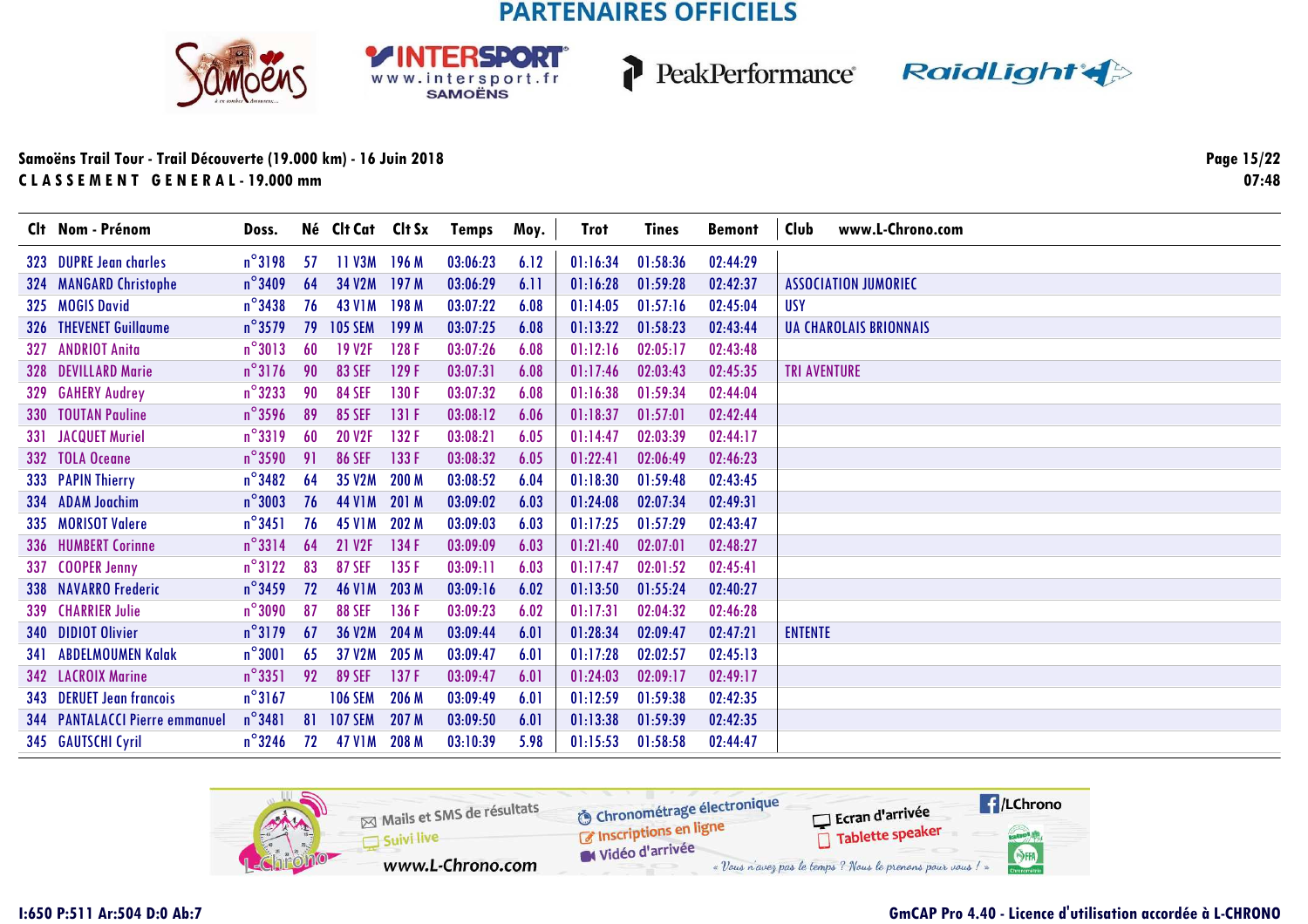SPORT

WWW.intersport.fr







| Clt Nom - Prénom             | Doss.            |    | Né Clt Cat Clt Sx |       | <b>Temps</b> | Moy. | <b>Trot</b> | Tines    | <b>Bemont</b> | Club<br>www.L-Chrono.com    |
|------------------------------|------------------|----|-------------------|-------|--------------|------|-------------|----------|---------------|-----------------------------|
| 346 EMONET Julie             | $n^{\circ}3205$  | 88 | <b>90 SEF</b>     | 138F  | 03:10:40     | 5.98 | 01:19:40    | 02:06:02 | 02:49:14      |                             |
| <b>347 THUILLEZ Eleonore</b> | $n^{\circ}$ 3586 | 91 | <b>91 SEF</b>     | 139 F | 03:10:43     | 5.98 | 01:18:14    | 02:00:57 | 02:48:05      |                             |
| 348 ALIPS Berengere          | $n^{\circ}3008$  | 77 | <b>25 VIF</b>     | 140F  | 03:11:18     | 5.96 | 01:22:47    | 02:11:12 | 02:50:38      | <b>NIMES MARATHON</b>       |
| 349 GIRARD Valerie           | $n^{\circ}$ 3262 | 73 | <b>26 VIF</b>     | 141F  | 03:11:21     | 5.96 | 01:19:15    | 02:04:59 | 02:46:59      |                             |
| 350 KING Lisa                | $n^{\circ}$ 3334 | 82 | <b>92 SEF</b>     | 142 F | 03:11:32     | 5.95 | 01:18:32    | 02:05:19 | 02:46:18      |                             |
| 351 DE LA FOURNIÈRE Thibaud  | $n^{\circ}3150$  | 89 | <b>108 SEM</b>    | 209 M | 03:11:38     | 5.95 | 01:22:46    | 02:06:09 | 02:49:54      |                             |
| 352 MAHLER Fanny             | $n^{\circ}$ 3406 | 87 | <b>93 SEF</b>     | 143F  | 03:11:39     | 5.95 | 01:22:43    | 02:06:11 | 02:49:54      | <b>AIX ATHLE PROVENCE</b>   |
| 353 TOMAS Alberting          | $n^{\circ}3591$  | 63 | <b>22 V2F</b>     | 144F  | 03:11:47     | 5.94 | 01:19:00    | 02:05:19 | 02:49:15      |                             |
| 354 MICHEL Laure             | $n^{\circ}$ 3436 | 87 | <b>94 SEF</b>     | 145F  | 03:12:14     | 5.93 | 01:16:10    | 02:03:21 | 02:48:50      |                             |
| 355 VAREY Matthieu           | $n^{\circ}3615$  | 86 | <b>109 SEM</b>    | 210M  | 03:12:15     | 5.93 | 01:16:09    | 02:03:21 | 02:48:49      |                             |
| 356 NOUALHAGUET Adele        | $n^{\circ}$ 3468 | 96 | 3 ESF             | 146F  | 03:12:18     | 5.93 | 01:19:02    | 02:02:40 | 02:47:24      | <b>ADELE NOUALHAGUET</b>    |
| 357 GUYON DE LA BERGE Guirec | $n^{\circ}$ 3284 | 84 | <b>110 SEM</b>    | 211 M | 03:12:38     | 5.92 | 01:10:57    | 02:01:17 | 02:50:28      |                             |
| <b>358 GRAVOUIL Florian</b>  | $n^{\circ}3273$  | 92 | <b>111 SEM</b>    | 212 M | 03:12:41     | 5.92 | 01:22:41    | 02:03:24 | 02:51:02      |                             |
| <b>359 DUPONT Sebastien</b>  | $n^{\circ}3197$  | 73 | <b>48 V1M</b>     | 213 M | 03:12:50     | 5.91 | 01:28:48    | 02:07:11 | 02:51:02      | <b>ENTENTE</b>              |
| 360 HECIAK Clothilde         | $n^{\circ}$ 3295 | 95 | <b>95 SEF</b>     | 147F  | 03:13:43     | 5.89 | 01:17:53    | 02:00:44 | 02:48:19      | <b>LES HAMEAU DU GIFFRE</b> |
| 361 LEBLANC Dominique        | $n^{\circ}$ 3371 | 64 | <b>38 V2M</b>     | 214 M | 03:13:45     | 5.88 | 01:21:53    | 02:06:33 | 02:50:17      |                             |
| <b>362 HENNEQUIN Patrice</b> | $n^{\circ}$ 3299 | 59 | 39 V2M            | 215 M | 03:14:05     | 5.87 | 01:16:08    | 02:04:59 | 02:48:56      | <b>LES EPATANTS</b>         |
| 363 BOSSET Anja              | $n^{\circ}3057$  | 76 | <b>27 V1F</b>     | 148F  | 03:14:06     | 5.87 | 01:18:51    | 02:02:45 | 02:51:44      | RANDONATURE                 |
| <b>364 LIEVREMONT Fanny</b>  | $n^{\circ}$ 2378 | 90 | <b>96 SEF</b>     | 149 F | 03:14:07     | 5.87 | 01:18:17    | 02:01:51 | 02:47:29      | Non Licencié                |
| <b>365 CARRIER Veronique</b> | $n^{\circ}3077$  | 65 | 23 V2F            | 150 F | 03:14:07     | 5.87 | 01:19:11    | 02:03:05 | 02:51:44      | <b>RANDONATURE</b>          |
| 366 DRAGICEVIC Tijana        | $n^{\circ}3185$  | 83 | <b>97 SEF</b>     | 151F  | 03:14:28     | 5.86 | 01:18:45    | 02:06:54 | 02:50:31      |                             |
| 367 STANYARD Joanna          | $n^{\circ}$ 3572 | 91 | <b>98 SEF</b>     | 152F  | 03:14:28     | 5.86 | 01:18:43    | 02:06:42 | 02:50:30      | <b>CERN</b>                 |
| <b>368 LACROIX Lucie</b>     | $n^{\circ}$ 3349 | 82 | <b>99 SEF</b>     | 153F  | 03:14:31     | 5.86 | 01:23:43    | 02:11:07 | 02:51:31      | <b>DIJON TRIATHLON</b>      |

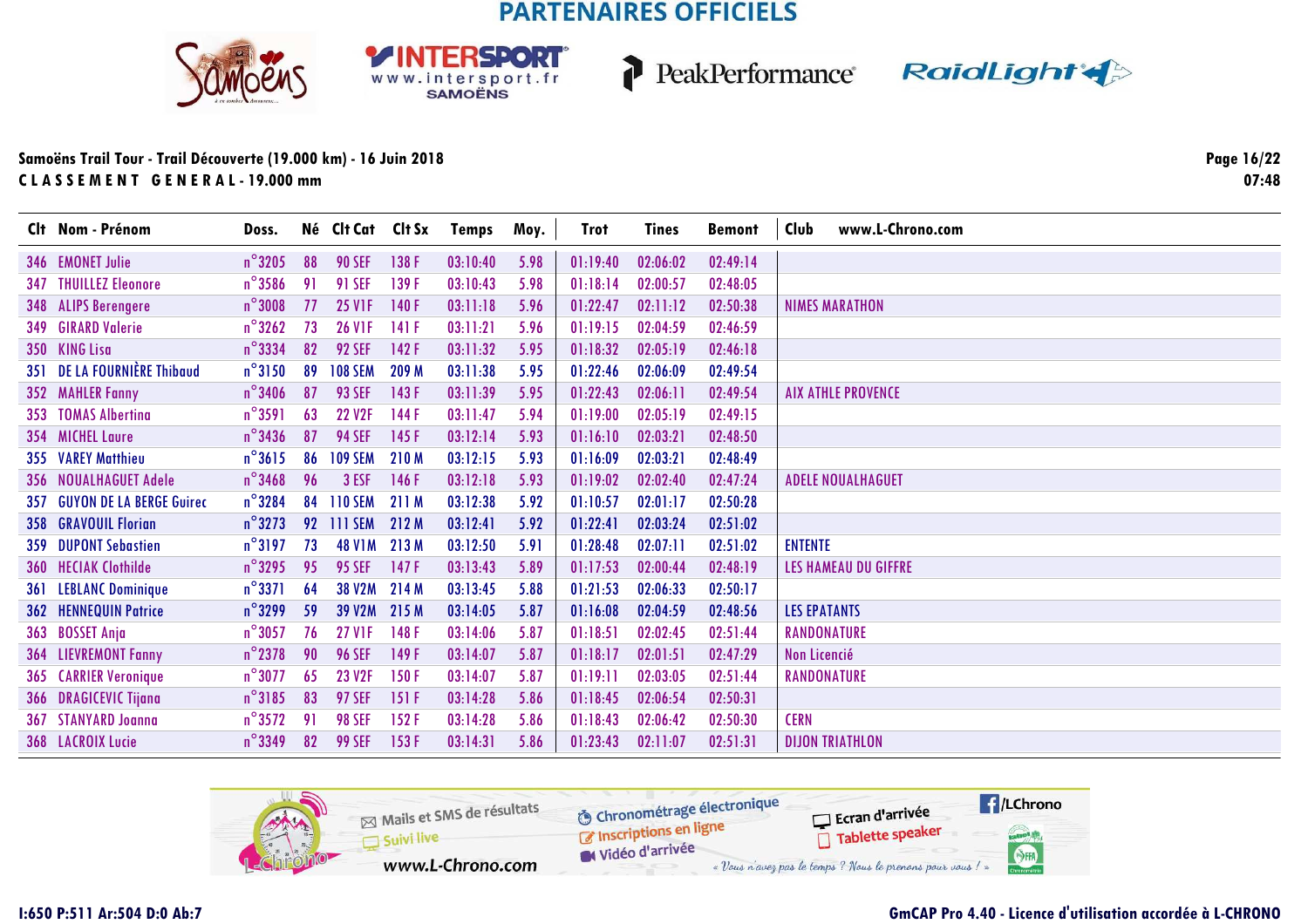SPORT

WWW.intersport.fr



P



### **Samoëns Trail Tour - Trail Découverte (19.000 km) - 16 Juin 2018C L A S S E M E N T G E N E R A L - 19.000 mm**

**Page 17/2207:48**

|     | Clt Nom - Prénom                       | Doss.            |    | Né Clt Cat Clt Sx |       | Temps    | Moy. | <b>Trot</b> | <b>Tines</b> | <b>Bemont</b> | Club           | www.L-Chrono.com           |
|-----|----------------------------------------|------------------|----|-------------------|-------|----------|------|-------------|--------------|---------------|----------------|----------------------------|
|     | 369 BURTON Emma                        | $n^{\circ}$ 3069 | 73 | <b>28 VIF</b>     | 154 F | 03:14:41 | 5.86 | 01:19:54    | 02:05:43     | 02:50:03      |                |                            |
|     | 370 MONDON Margot                      | $n^{\circ}$ 3441 | 96 | 4 ESF             | 155 F | 03:14:44 | 5.85 | 01:20:49    | 02:06:56     | 02:52:07      |                |                            |
|     | 371 KUSSY Christophe                   | $n^{\circ}$ 3346 | 67 | <b>40 V2M</b>     | 216 M | 03:15:38 | 5.83 | 01:21:35    | 02:09:24     | 02:51:56      |                |                            |
|     | 372 BAKER Lucy                         | $n^{\circ}3022$  | 86 | <b>100 SEF</b>    | 156F  | 03:15:38 | 5.83 | 01:18:55    | 02:12:36     | 02:54:17      |                |                            |
|     | 373 GALEAZZI Pascal                    | $n^{\circ}$ 3236 | 97 | 4 ESM             | 217 M | 03:16:19 | 5.81 | 01:18:28    | 02:01:19     | 02:48:14      |                |                            |
|     | 374 GALEAZZI Stephane                  | $n^{\circ}$ 3234 | 64 | 41 V2M            | 218 M | 03:16:20 | 5.81 | 01:18:38    | 02:01:02     | 02:48:13      |                |                            |
|     | 375 DELCROIX Pierre-antoine            | $n^{\circ}3158$  |    | 81 112 SEM        | 219 M | 03:17:07 | 5.78 | 01:14:51    | 02:05:01     | 02:52:22      |                |                            |
|     | 376 CARRÉ Benjamin                     | $n^{\circ}$ 3076 | 82 | 113 SEM           | 220 M | 03:17:10 | 5.78 | 01:11:38    | 02:08:53     | 02:53:19      |                |                            |
| 377 | <b>GUILLOT Maryse</b>                  | $n^{\circ}$ 3282 | 76 | <b>29 V1F</b>     | 157F  | 03:17:11 | 5.78 | 01:18:41    | 02:08:25     | 02:51:50      |                |                            |
|     | 378 LELOUP Virginie                    | $n^{\circ}$ 3377 | 76 | <b>30 V1F</b>     | 158 F | 03:17:18 | 5.78 | 01:16:37    | 02:04:20     | 02:51:47      |                |                            |
|     | 379 LE DRET Stephane                   | $n^{\circ}$ 3366 | 58 | <b>12 V3M</b>     | 221 M | 03:18:17 | 5.75 | 01:22:49    | 02:03:27     | 02:54:29      |                |                            |
|     | 380 LE DRET Ludovic                    | $n^{\circ}$ 3368 | 91 | <b>114 SEM</b>    | 222 M | 03:18:18 | 5.75 | 01:22:51    | 02:03:28     | 02:54:32      |                |                            |
|     | 381 VANTOURNHOUDT Jean-marc            | $n^{\circ}3614$  | 52 | 13 V3M            | 223 M | 03:18:27 | 5.74 | 01:18:34    | 02:07:27     | 02:54:36      |                |                            |
|     | <b>382 CARROUX Colette</b>             | $n^{\circ}3079$  | 61 | <b>24 V2F</b>     | 159 F | 03:18:56 | 5.73 | 01:18:04    | 02:07:24     | 02:52:56      | AJPC           |                            |
|     | 383 GEORGES Didier                     | $n^{\circ}$ 3254 | 59 | <b>42 V2M</b>     | 224 M | 03:18:56 | 5.73 | 01:18:05    | 02:07:01     | 02:54:09      |                | <b>TENNIS CLUB BOLOGNE</b> |
|     | 384 ROIRAND Guillaume                  | $n^{\circ}$ 3541 | 84 | <b>115 SEM</b>    | 225 M | 03:19:24 | 5.72 | 01:27:27    | 02:13:13     |               | <b>ENTENTE</b> |                            |
|     | 385 RASPLUS Sophie                     | $n^{\circ}$ 3527 | 64 | <b>25 V2F</b>     | 160F  | 03:19:54 | 5.70 | 01:21:07    | 02:09:16     | 02:55:30      |                | <b>AIX ATHLE PROVENCE</b>  |
|     | 386 FITZPATRICK Siobhan                | $n^{\circ}3220$  | 83 | <b>101 SEF</b>    | 161F  | 03:20:39 | 5.68 | 01:26:07    | 02:15:41     | 02:58:30      |                | <b>GENEVA RUNNERS</b>      |
|     | 387 TONEGUZZO-CASTANT Françoise n°3592 |                  | 64 | <b>26 V2F</b>     | 162F  | 03:20:57 | 5.67 | 01:18:54    | 02:12:02     | 02:55:44      |                | <b>TEAM COINS SECRETS</b>  |
|     | <b>388 BERGER Romain</b>               | $n^{\circ}3036$  | 79 | 116 SEM           | 226 M | 03:22:05 | 5.64 | 01:22:44    | 02:11:14     | 02:54:37      |                |                            |
|     | 389 VAN POPPEL Thierry                 | $n^{\circ}3610$  | 73 | <b>49 V1M</b>     | 227 M | 03:22:15 | 5.64 | 01:17:39    | 02:13:41     | 02:56:39      |                |                            |
|     | <b>390 GHIGNET Amandine</b>            | $n^{\circ}$ 2252 | 83 | <b>102 SEF</b>    | 163F  | 03:22:32 | 5.63 | 00:40:14    | 01:45:10     | 02:48:41      |                |                            |
|     | 391 GEORGES Sophie                     | $n^{\circ}$ 3253 | 60 | <b>27 V2F</b>     | 164F  | 03:23:48 | 5.59 | 01:18:02    | 02:10:12     | 02:55:58      |                | <b>TENNIS CLUB BOLOGNE</b> |
|     |                                        |                  |    |                   |       |          |      |             |              |               |                |                            |

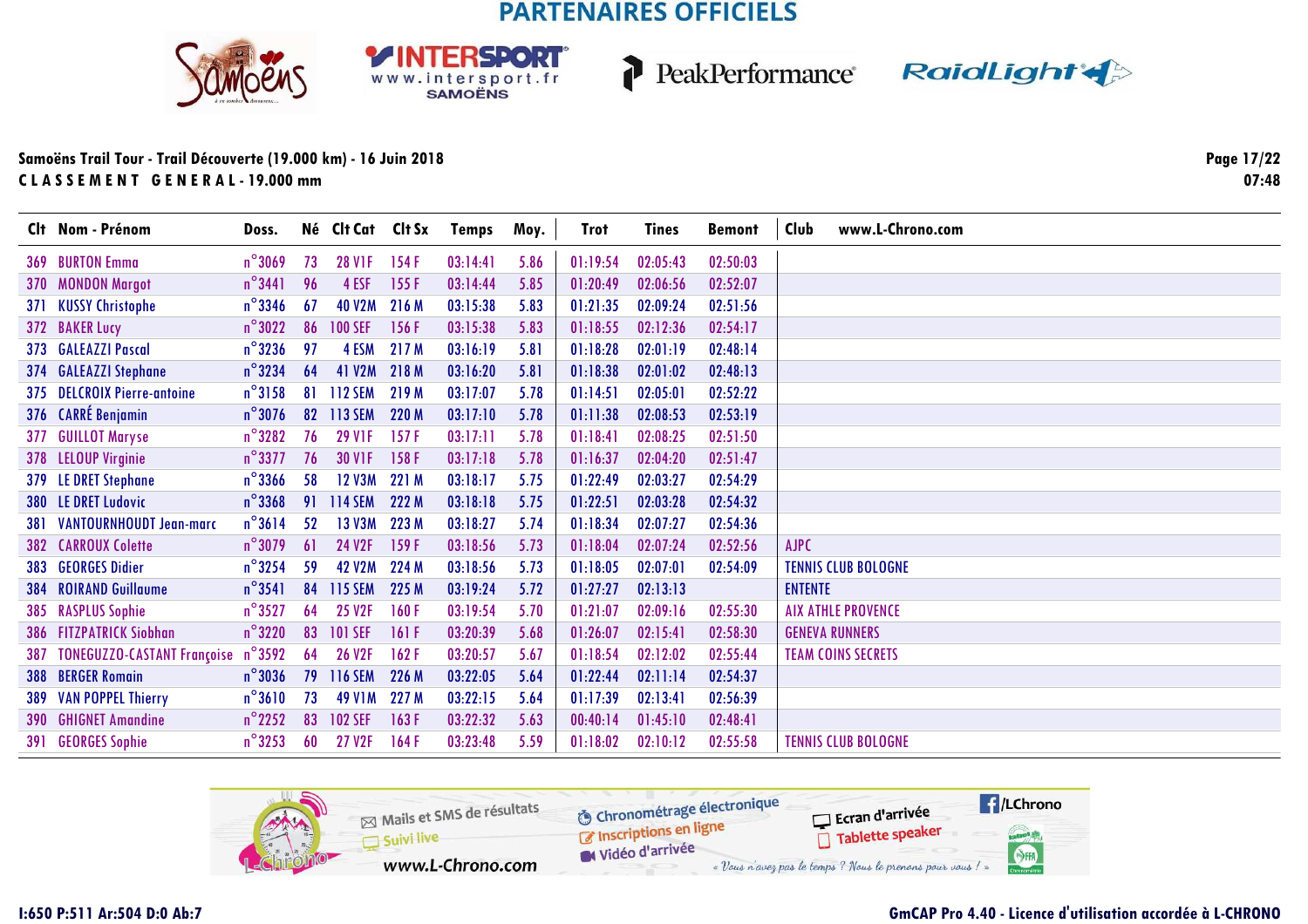SPORT

WWW.intersport.fr







### **Samoëns Trail Tour - Trail Découverte (19.000 km) - 16 Juin 2018C L A S S E M E N T G E N E R A L - 19.000 mm**

|     | Clt Nom - Prénom             | Doss.            |    | Né Clt Cat Clt Sx |       | Temps    | Moy. | Trot     | <b>Tines</b> | <b>Bemont</b> | Club<br>www.L-Chrono.com                           |
|-----|------------------------------|------------------|----|-------------------|-------|----------|------|----------|--------------|---------------|----------------------------------------------------|
|     | 392 BOURDON Anna             | $n^{\circ}3062$  | 68 | 28 V2F            | 165F  | 03:24:28 | 5.58 | 01:20:04 | 02:18:20     | 03:01:29      | <b>TEAM COINS SECRETS</b>                          |
|     | 393 LOPES Monique            | $n^{\circ}$ 3396 | 66 | 29 V2F            | 166 F | 03:25:27 | 5.55 | 01:17:29 | 02:05:20     | 02:58:55      |                                                    |
|     | 394 HEINRICH Edith           | $n^{\circ}$ 3297 | 63 | 30 V2F            | 167F  | 03:26:21 | 5.52 | 01:11:30 | 02:01:41     | 02:58:53      |                                                    |
|     | 395 LOPES Lionnel            | $n^{\circ}$ 3395 | 65 | <b>43 V2M</b>     | 228 M | 03:26:21 | 5.52 | 01:19:12 | 02:05:23     | 02:58:56      |                                                    |
|     | 396 LOPES Sylvie             | $n^{\circ}$ 3397 | 60 | 31 V2F            | 168 F | 03:26:21 | 5.52 | 01:21:55 | 02:13:06     | 03:00:52      |                                                    |
|     | <b>397 DAUDIN Olivier</b>    | $n^{\circ}$ 3144 | 58 | 14 V3M            | 229 M | 03:26:39 | 5.52 | 01:19:23 | 02:08:57     | 02:55:59      |                                                    |
|     | 398 DAVID Melissa            | $n^{\circ}$ 3147 | 93 | <b>103 SEF</b>    | 169F  | 03:26:58 | 5.51 | 01:22:39 | 02:12:56     | 02:58:25      | <b>BEER TEAM AUBERGE DE CHOUX</b>                  |
|     | 399 DAMPEYROUX Sophie        | $n^{\circ}3138$  | 67 | 32 V2F            | 170F  | 03:27:00 | 5.51 | 01:21:42 | 02:09:09     | 03:00:53      |                                                    |
|     | 400 MAUDUIT Nathalie         | $n^{\circ}$ 3425 | 68 | 33 V2F            | 171F  | 03:27:40 | 5.49 | 01:23:31 | 02:17:11     | 03:05:53      |                                                    |
|     | 401 SESTITO Nathalie         | $n^{\circ}$ 3562 | 70 | <b>31 VIF</b>     | 172F  | 03:27:41 | 5.49 | 01:23:32 | 02:18:11     | 03:05:08      |                                                    |
|     | 402 FROIDEFOND Isabelle      | $n^{\circ}$ 3228 | 72 | <b>32 V1F</b>     | 173F  | 03:27:43 | 5.49 | 01:25:40 | 02:19:28     | 03:04:24      | <b>RUN ET MOI</b>                                  |
|     | <b>403 PASEK Christian</b>   | $n^{\circ}$ 3487 | 69 | <b>50 V1M</b>     | 230 M | 03:27:53 | 5.48 | 01:19:05 | 02:08:45     | 03:00:07      | <b>RANDO NATURE VILLETTE</b>                       |
|     | <b>404 RAPHET Elody</b>      | $n^{\circ}$ 3526 | 79 | <b>104 SEF</b>    | 174 F | 03:28:12 | 5.48 | 01:25:49 | 02:17:16     | 03:06:11      |                                                    |
|     | <b>405 DOMALLAIN Olivier</b> | $n^{\circ}3181$  | 79 | <b>117 SEM</b>    | 231 M | 03:28:15 | 5.47 | 01:28:31 | 02:12:02     | 02:58:23      |                                                    |
|     | 406 GOURGAS Thomas           | $n^{\circ}$ 3269 | 90 | <b>118 SEM</b>    | 232 M | 03:28:25 | 5.47 | 01:20:19 | 02:13:05     | 03:03:51      |                                                    |
| 407 | <b>GOURGAS Clara</b>         | $n^{\circ}$ 3270 | 92 | <b>105 SEF</b>    | 175F  | 03:28:26 | 5.47 | 01:20:18 | 02:13:03     | 03:03:51      |                                                    |
| 408 | <b>GUEYNARD Alexandre</b>    | $n^{\circ}$ 3280 | 75 | <b>51 V1M</b>     | 233 M | 03:29:22 | 5.45 | 01:16:13 | 02:07:16     | 02:55:33      |                                                    |
|     | 409 JOIN-LAMBERT Flora       | $n^{\circ}$ 3326 | 81 | <b>106 SEF</b>    | 176 F | 03:29:22 | 5.45 | 01:32:41 | 02:21:37     | 03:07:32      | <b>UR78</b>                                        |
|     | 410 ZBIKOWSKI Christiane     | $n^{\circ}$ 3637 | 51 | 1 V3F             | 177F  | 03:30:33 | 5.41 | 01:23:29 | 02:18:17     | 03:04:25      | <b>ASSOCIATION SANTE VOUS SPORT DU SOISSONNAIS</b> |
|     | 411 RICE Andy                | $n^{\circ}$ 3533 | 91 | <b>119 SEM</b>    | 234 M | 03:30:38 | 5.41 | 01:18:50 | 02:13:12     | 03:04:05      |                                                    |
|     | 412 MONDON Bruno             | $n^{\circ}$ 3440 | 65 | 44 V2M            | 235 M | 03:30:47 | 5.41 | 01:08:00 | 02:07:20     | 02:54:10      |                                                    |
|     | 413 LUX Monique              | $n^{\circ}$ 3404 | 53 | 2 V3F             | 178F  | 03:31:16 | 5.40 | 01:27:24 | 02:18:34     | 03:05:02      |                                                    |
|     | 414 JAVET Maryline           | $n^{\circ}$ 3323 | 62 | 34 V2F            | 179F  | 03:31:22 | 5.39 | 01:25:48 |              | 03:02:05      | <b>NATURE SPORT ATTITUDE</b>                       |

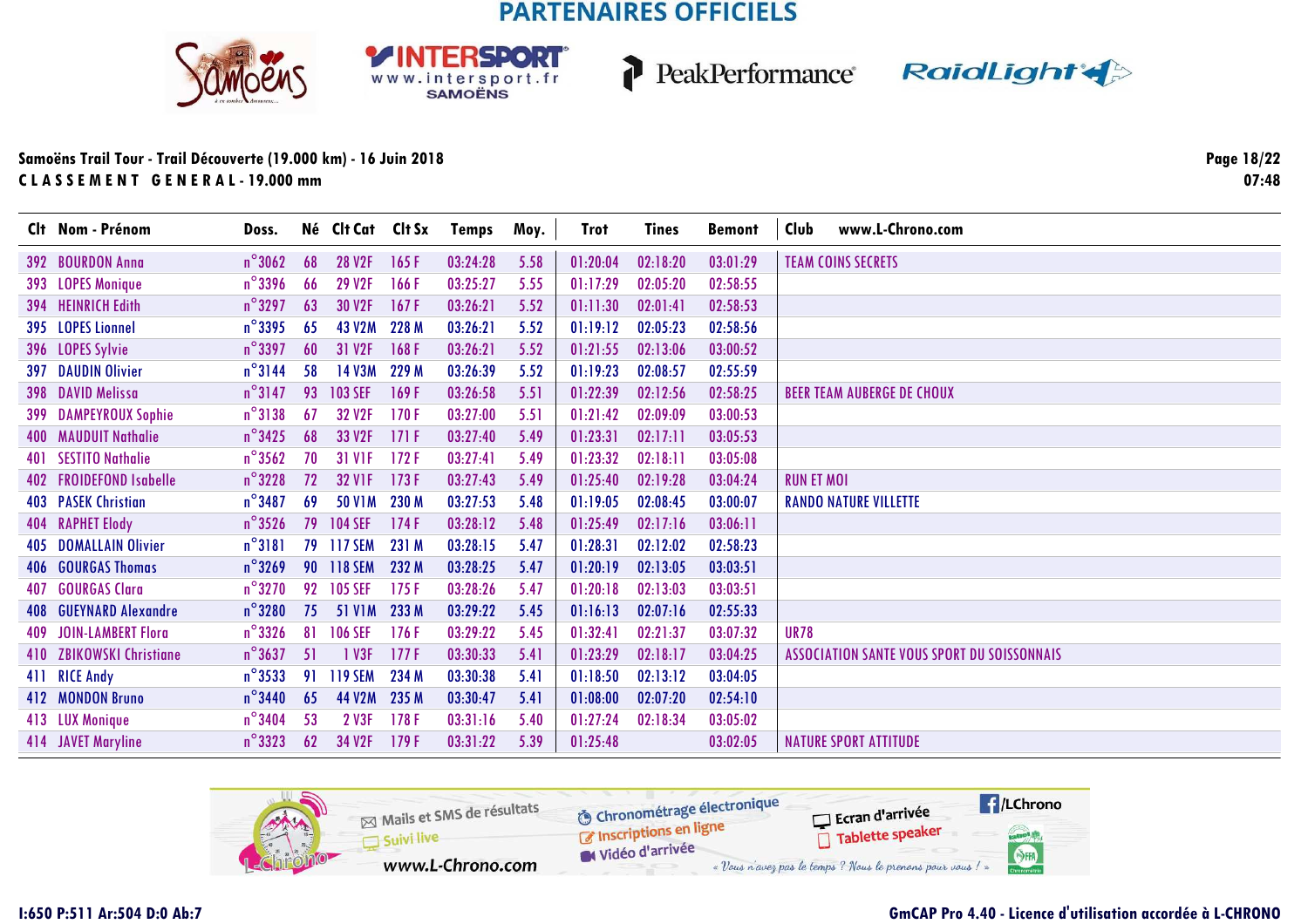**RSDORT** 

WWW.intersport.fr



P



### **Samoëns Trail Tour - Trail Découverte (19.000 km) - 16 Juin 2018C L A S S E M E N T G E N E R A L - 19.000 mm**

**Page 19/2207:48**

|     | Clt Nom - Prénom                         | Doss.            |    | Né Clt Cat Clt Sx  |       | Temps    | Moy. | Trot     | Tines    | <b>Bemont</b> | www.L-Chrono.com<br>Club               |
|-----|------------------------------------------|------------------|----|--------------------|-------|----------|------|----------|----------|---------------|----------------------------------------|
|     | 415 LOSSON Virginie                      | $n^{\circ}$ 3400 | 79 | <b>107 SEF</b>     | 180F  | 03:34:20 | 5.32 | 01:24:07 | 02:17:45 | 03:07:48      |                                        |
|     | 416 DE WITTE Marguerite                  | $n^{\circ}3152$  | 78 | 33 V <sub>IF</sub> | 181F  | 03:34:20 | 5.32 | 01:24:06 | 02:17:45 | 03:07:48      | <b>RUNNING TEAM 11.11.11</b>           |
|     | 417 FOSTER Stephen                       | $n^{\circ}3223$  | 62 | <b>45 V2M</b>      | 236 M | 03:34:33 | 5.31 | 01:26:51 | 02:23:22 | 03:08:31      |                                        |
|     | 418 ALTON Susan                          | $n^{\circ}3009$  | 60 | 35 V2F             | 182F  | 03:34:34 | 5.31 | 01:26:49 | 02:23:07 | 03:08:31      | <b>HONG KONG TRIATHLON ASSOCIATION</b> |
| 419 | <b>GEORGES Baptiste</b>                  | $n^{\circ}$ 3255 | 87 | <b>120 SEM</b>     | 237 M | 03:35:13 | 5.30 | 01:19:14 | 02:06:57 | 03:02:55      | <b>TENNIS CLUB BOLOGNE</b>             |
|     | 420 SCOTT Joanna                         | $n^{\circ}$ 3560 | 64 | 36 V2F             | 183F  | 03:35:16 | 5.30 | 01:21:51 | 02:20:54 | 03:08:26      |                                        |
|     | <b>421 CARDUNER Martine</b>              | $n^{\circ}3073$  | 69 | <b>34 V1F</b>      | 184F  | 03:35:29 | 5.29 | 01:25:14 | 02:21:50 | 03:10:12      | <b>JUMELAGE RIEC MORILLON</b>          |
|     | 422 MANSOURI Peggy                       | $n^{\circ}3410$  | 77 | <b>35 VIF</b>      | 185F  | 03:35:47 | 5.28 | 01:23:46 | 02:15:26 | 03:10:18      |                                        |
|     | 423 SCHMITT Christophe                   | $n^{\circ}$ 3558 | 82 | <b>121 SEM</b>     | 238 M | 03:36:04 | 5.28 | 01:29:20 | 02:37:46 | 03:16:50      |                                        |
|     | <b>424 CHATELAIN Sarah</b>               | $n^{\circ}3092$  | 79 | <b>108 SEF</b>     | 186 F | 03:36:26 | 5.27 | 01:31:01 | 02:21:34 | 03:09:49      | <b>POINTFIT</b>                        |
| 425 | <b>JOUANIN Claudie</b>                   | $n^{\circ}$ 3327 | 68 | 37 V2F             | 187 F | 03:36:42 | 5.26 | 01:24:21 | 02:23:03 | 03:08:58      |                                        |
|     | 426 DUPONT Virginie                      | $n^{\circ}3196$  | 81 | <b>109 SEF</b>     | 188F  | 03:37:32 | 5.24 | 01:27:01 | 02:21:06 | 03:10:58      |                                        |
|     | 427 LALUC Jean-claude                    | $n^{\circ}$ 3358 | 66 | <b>46 V2M</b>      | 239 M | 03:37:38 | 5.24 | 01:22:57 | 02:18:16 | 03:10:29      | <b>SANTE VOUS SPORT DU SOISSONNAIS</b> |
|     | 428 LALUC Carole                         | $n^{\circ}$ 3359 | 70 | <b>36 VIF</b>      | 189F  | 03:37:38 | 5.24 | 01:25:35 | 02:19:28 | 03:10:28      | <b>SANTE VOUS SPORT DU SOISSONNAIS</b> |
| 429 | <b>THEVENET Virginie</b>                 | $n^{\circ}$ 3580 | 79 | 110 SEF            | 190F  | 03:38:11 | 5.23 | 01:21:34 | 02:16:12 | 03:07:36      | <b>UA CHAROLAIS BRIONNAIS</b>          |
|     | 430 LUCAS Tracy                          | $n^{\circ}$ 3402 | 65 | 38 V2F             | 191F  | 03:38:52 | 5.21 | 01:23:26 | 02:23:34 | 03:09:59      |                                        |
|     | 431 CIVIDINI Veronique                   | $n^{\circ}3105$  | 62 | 39 V2F             | 192F  | 03:38:56 | 5.21 | 01:27:17 | 02:17:58 | 03:09:32      |                                        |
|     | <b>432 PERRIER Sophie</b>                | $n^{\circ}$ 3496 | 87 | 111 SEF            | 193F  | 03:40:05 | 5.18 | 01:31:29 | 02:21:33 | 03:16:06      | Non Licencié                           |
|     | <b>433 VANHOOREN Cindy</b>               | $n^{\circ}3612$  | 89 | 112 SEF            | 194F  | 03:40:08 | 5.18 | 01:30:56 | 02:26:51 | 03:14:17      |                                        |
|     | <b>434 RENAULT Norbert</b>               | $n^{\circ}$ 3530 | 52 | 15 V3M             | 240 M | 03:40:33 | 5.17 | 01:19:36 | 02:15:13 | 03:08:30      |                                        |
|     | <b>435 DUBRUILLE Corinne</b>             | $n^{\circ}3191$  | 65 | <b>40 V2F</b>      | 195F  | 03:40:34 | 5.17 | 01:19:33 | 02:15:12 | 03:08:29      |                                        |
|     | 436 HAURI Agda                           | $n^{\circ}$ 3288 | 69 | <b>37 V1F</b>      | 196F  | 03:41:19 | 5.15 | 01:26:59 | 02:28:33 | 03:16:47      | <b>PERFORM</b>                         |
|     | 437 OPPLIGER GEISSBUHLER Sandrine n°3474 |                  | 68 | 41 V2F             | 197F  | 03:41:21 | 5.15 | 01:26:55 | 02:28:36 | 03:16:47      | <b>PERFORM</b>                         |

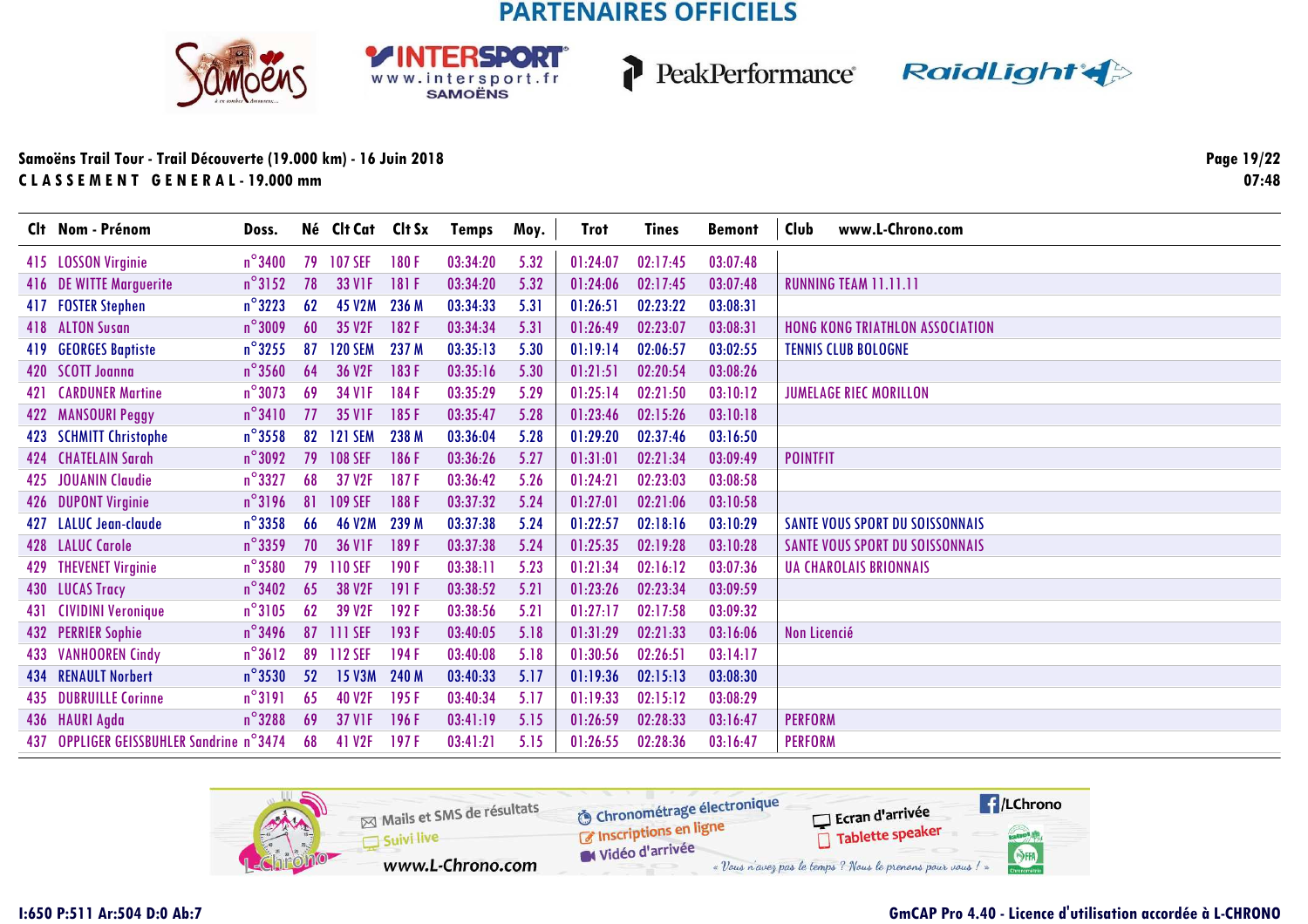**RSDORT** 

WWW.intersport.fr







### **Samoëns Trail Tour - Trail Découverte (19.000 km) - 16 Juin 2018C L A S S E M E N T G E N E R A L - 19.000 mm**

**Page 20/2207:48**

| Clt Nom - Prénom              | Doss.            |     | Né Clt Cat Clt Sx |       | Temps    | Moy. | Trot     | <b>Tines</b> | Bemont   | www.L-Chrono.com<br>Club               |
|-------------------------------|------------------|-----|-------------------|-------|----------|------|----------|--------------|----------|----------------------------------------|
| <b>438 CONTAUT Fabienne</b>   | $n^{\circ}3120$  | 70  | <b>38 V1F</b>     | 198F  | 03:41:37 | 5.14 | 01:27:16 | 02:24:29     | 03:14:39 |                                        |
| 439 GOURDIN Xavier            | $n^{\circ}$ 3268 | -71 | 52 V1M 241 M      |       | 03:41:41 | 5.14 | 01:23:28 | 02:21:04     | 03:12:59 | <b>GENARIS</b>                         |
| 440 FERREIRA Alexandre        | $n^{\circ}3213$  | 91  | <b>122 SEM</b>    | 242 M | 03:42:09 | 5.13 | 01:22:33 | 02:24:09     | 03:15:10 |                                        |
| 441 FERREIRA Sergio           | $n^{\circ}3212$  | 81  | <b>123 SEM</b>    | 243 M | 03:43:16 | 5.11 | 01:22:38 | 02:24:27     | 03:15:11 |                                        |
| 442 RAOULT Emilie             | $n^{\circ}3525$  | 84  | 113 SEF           | 199F  | 03:45:01 | 5.07 | 01:38:30 | 02:30:27     | 03:20:03 |                                        |
| 443 TROTZENSKO Gilles         | $n^{\circ}3602$  | 64  | 47 V2M            | 244 M | 03:47:10 | 5.02 | 01:25:37 | 02:18:19     | 03:17:02 | <b>SANTE VOUS SPORT DU SOISSONNAIS</b> |
| 444 MARIE Sandrina            | $n^{\circ}3419$  | 73  | <b>39 VIF</b>     | 200 F | 03:48:37 | 4.99 | 01:26:16 | 02:21:05     | 03:12:19 | <b>CHARTRES VERTICAL</b>               |
| 445 DOUCHIN Kevin             | $n^{\circ}3184$  | 87  | <b>124 SEM</b>    | 245 M | 03:49:09 | 4.98 | 01:25:39 | 02:23:58     | 03:19:15 |                                        |
| 446 BRUAND Nadine             | $n^{\circ}$ 3065 |     | 114 SEF           | 201 F | 03:50:23 | 4.95 | 01:28:42 | 02:26:56     | 03:22:16 |                                        |
| 447 BOMY David                | $n^{\circ}3051$  | 70  | <b>53 V1M</b>     | 246 M | 03:50:24 | 4.95 | 01:30:07 | 02:26:21     | 03:22:27 |                                        |
| 448 NEDELEC Annie             | $n^{\circ}$ 3462 | 55  | 3 V3F             | 202 F | 03:50:26 | 4.95 | 01:29:45 | 02:34:26     | 03:23:58 | <b>UNION SPORTIVE BAINAISE</b>         |
| 449 MOREL Aurore              | $n^{\circ}$ 3447 | 87  | 115 SEF           | 203F  | 03:50:27 | 4.95 | 01:29:47 | 02:34:25     | 03:23:59 | <b>UNION SPORTIVE BAINAISE</b>         |
| 450 GAGNEUX Virginie          | $n^{\circ}3232$  | 76  | <b>40 V1F</b>     | 204 F | 03:50:27 | 4.95 | 01:30:14 | 02:34:24     | 03:24:00 | <b>UNION SPORTIVE BAINAISE</b>         |
| 451 LAZIO Tekla               | $n^{\circ}$ 3365 | 62  | <b>42 V2F</b>     | 205F  | 03:50:34 | 4.94 | 01:27:19 | 02:22:00     | 03:23:13 |                                        |
| 452 BERNARDO Jose             | $n^{\circ}$ 3040 | 70  | <b>54 V1M</b>     | 247 M | 03:50:34 | 4.94 | 01:27:04 | 02:22:29     | 03:23:11 |                                        |
| 453 LOPES Didier              | $n^{\circ}$ 3399 | 58  | <b>16 V3M</b>     | 248 M | 03:50:34 | 4.94 | 01:13:34 | 02:22:11     | 03:23:12 |                                        |
| 454 LIARD Laurent             | $n^{\circ}$ 3388 | 72  | <b>55 V1M</b>     | 249 M | 03:50:35 | 4.94 | 01:12:55 | 02:12:26     | 03:23:12 |                                        |
| 455 LAZIO Andre               | $n^{\circ}$ 3364 | 64  | <b>48 V2M</b>     | 250 M | 03:50:35 | 4.94 | 01:13:35 | 02:12:26     | 03:23:11 |                                        |
| 456 LIEBIG Caroline           | $n^{\circ}$ 3389 | 71  | 41 V1F            | 206 F | 03:51:30 | 4.92 | 01:25:46 | 02:26:15     | 03:21:10 |                                        |
| 457 MICHEL Isabelle           | $n^{\circ}$ 3435 | 67  | 43 V2F            | 207F  | 03:52:37 | 4.90 | 01:30:50 | 02:30:27     | 03:23:26 | <b>AFA FEYZIN VENISSIEUX</b>           |
| 458 SCHMITT Sylvie            | $n^{\circ}$ 3557 | 70  | <b>42 V1F</b>     | 208 F | 03:52:47 | 4.90 | 01:32:12 | 02:37:42     | 03:25:20 |                                        |
| <b>459 NOUALHAGUET Marion</b> | $n^{\circ}$ 3469 | 94  | 116 SEF           | 209 F | 03:54:36 | 4.86 | 01:32:45 | 02:23:53     | 03:22:30 |                                        |
| <b>460 NOUALHAGUET Alice</b>  | $n^{\circ}$ 3470 | 97  | 5 ESF             | 210F  | 03:54:37 | 4.86 | 01:32:47 | 02:24:26     | 03:22:30 |                                        |

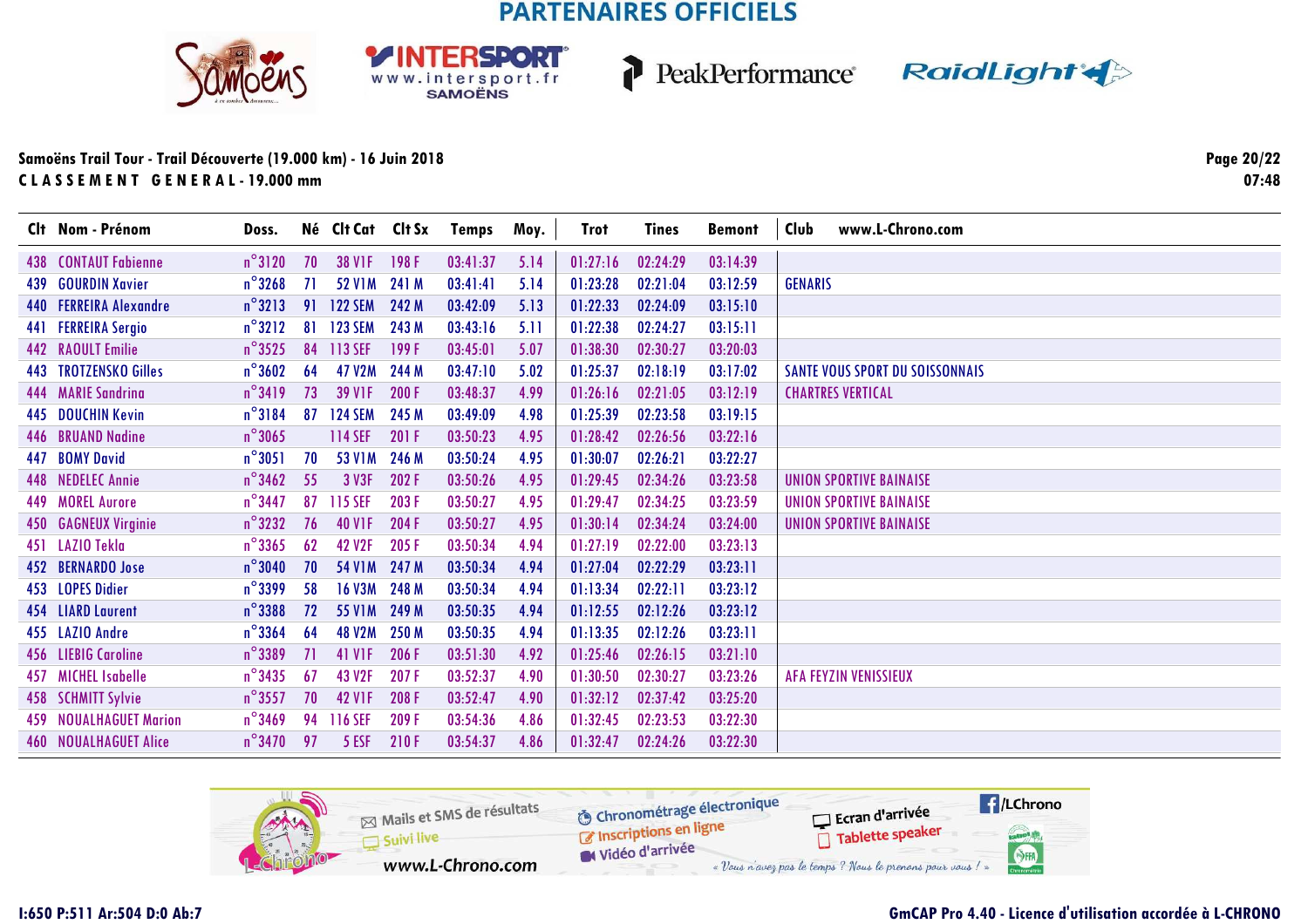**RSDORT** 

WWW.intersport.fr



P



### Samoëns Trail Tour - Trail Découverte (19.000 km) - 16 Juin 2018 CLASSEMENT GENERAL-19.000 mm

Page 21/22  $07:48$ 

| Clt Nom - Prénom                | Doss.            |    | Né Clt Cat Clt Sx  |       | Temps    | Moy. | <b>Trot</b> | <b>Tines</b> | <b>Bemont</b> | www.L-Chrono.com<br>Club               |
|---------------------------------|------------------|----|--------------------|-------|----------|------|-------------|--------------|---------------|----------------------------------------|
| 461 BERTHELOT Mathilde          | $n^{\circ}3042$  | 76 | 43 V1F             | 211F  | 03:55:25 | 4.84 | 01:28:30    | 02:24:27     | 03:23:18      |                                        |
| <b>462 GUIBERT Delphine</b>     | $n^{\circ}3281$  | 74 | 44 V1F             | 212 F | 03:55:25 | 4.84 | 01:28:29    | 02:25:01     | 03:23:18      |                                        |
| 463 DENIS Mariane               | $n^{\circ}3164$  | 76 | 45 V <sub>IF</sub> | 213F  | 03:55:26 | 4.84 | 01:28:33    | 02:23:30     | 03:23:18      |                                        |
| 464 LHEUREUX Marjory            | $n^{\circ}$ 3387 | 75 | <b>46 VIF</b>      | 214 F | 03:56:05 | 4.83 | 01:26:05    | 02:26:43     | 03:17:58      |                                        |
| 465 MOREAU Isabelle             | $n^{\circ}$ 3446 | 67 | 44 V2F             | 215F  | 03:56:28 | 4.82 | 01:33:30    | 02:32:32     | 03:29:04      |                                        |
| 466 NICOLINI Agnes              | $n^{\circ}$ 3465 | 65 | 45 V2F             | 216F  | 03:56:48 | 4.81 | 01:33:39    | 02:29:54     | 03:25:04      | <b>RUN ET MOI</b>                      |
| 467 RAFTOPOULOU Nelly           | $n^{\circ}3523$  | 81 | <b>125 SEM</b>     | 251 M | 03:56:52 | 4.81 | 01:23:40    | 02:23:24     | 03:15:40      |                                        |
| <b>468 NICOLAS Elisabeth</b>    | $n^{\circ}$ 3464 | 64 | <b>46 V2F</b>      | 217F  | 03:58:58 | 4.77 | 01:38:21    | 02:34:20     | 03:31:08      |                                        |
| 469 JUVING Laure                | $n^{\circ}$ 3331 | 88 | 117 SEF            | 218F  | 03:58:58 | 4.77 | 01:38:20    | 02:34:16     | 03:31:07      |                                        |
| 470 BONNEAU Coralie             | $n^{\circ}3053$  | 77 | <b>47 V1F</b>      | 219F  | 03:59:05 | 4.77 | 01:34:32    | 02:30:12     | 03:29:26      |                                        |
| 471 MONNIN Stephanie            | $n^{\circ}$ 3444 | 74 | <b>48 VIF</b>      | 220 F | 03:59:06 | 4.77 | 01:28:54    | 02:21:29     | 03:29:27      | <b>ENTENTE36</b>                       |
| 472 HAY George                  | $n^{\circ}$ 3290 | 64 | <b>49 V2M</b>      | 252 M | 03:59:18 | 4.76 | 01:31:09    | 02:37:53     | 03:29:16      | <b>ANSTER HADDIES</b>                  |
| 473 SAUVÉ IRANZO-SALAS Victoria | $n^{\circ}$ 2531 | 64 | 47 V2F             | 221 F | 04:00:00 | 4.75 |             | 02:06:25     | 03:17:11      | <b>RANDO NATURE</b>                    |
| <b>474 CHENAVAS Laurent</b>     | $n^{\circ}$ 3094 | 65 | <b>50 V2M</b>      | 253 M | 04:00:00 | 4.75 |             | 02:08:38     | 03:17:14      | <b>RANDO NATURE</b>                    |
| 475 DUGAY Cecile                | $n^{\circ}3192$  | 66 | <b>48 V2F</b>      | 222 F | 04:00:29 | 4.74 | 01:38:29    | 02:38:59     | 03:33:16      | <b>UNION SPORTIVE BAINAISE</b>         |
| 476 JUBEAU Christelle           | $n^{\circ}$ 3329 | 73 | 49 V1F             | 223F  | 04:00:31 | 4.74 | 01:30:53    | 02:27:47     | 03:29:43      |                                        |
| 477 GEORGELIN Annie             | $n^{\circ}3252$  | 60 | 49 V2F             | 224 F | 04:01:30 | 4.72 | 01:30:11    | 02:31:38     | 03:26:54      | <b>SANTE VOUS SPORT DU SOISSONNAIS</b> |
| 478 TROTZENSKO Annie            | $n^{\circ}3601$  | 68 | 50 V2F             | 225F  | 04:02:16 | 4.71 | 01:33:23    | 02:31:43     | 03:26:54      |                                        |
| 479 LE DRET Catherine           | $n^{\circ}$ 3367 | 62 | 51 V <sub>2F</sub> | 226 F | 04:03:01 | 4.69 | 01:34:13    | 02:36:39     | 03:29:59      |                                        |
| <b>480 WAREGNE Maud</b>         | $n^{\circ}3632$  | 82 | 118 SEF            | 227F  | 04:03:45 | 4.68 | 01:31:29    | 02:31:45     | 03:28:04      |                                        |
| 481 GOUDOT Anne                 | $n^{\circ}$ 3267 | 76 | <b>50 VIF</b>      | 228 F | 04:03:54 | 4.67 | 01:39:07    | 02:34:25     | 03:33:40      |                                        |
| 482 COUTÉ Christel              | $n^{\circ}3127$  | 66 | 52 V2F             | 229F  | 04:05:21 | 4.65 | 01:36:19    | 02:38:00     | 03:30:56      | <b>MAIRIE DE SAMOËNS</b>               |
| <b>483 LAMBERT Esthelle</b>     | $n^{\circ}$ 3360 | 77 | 51 VIF             | 230 F | 04:05:46 | 4.64 | 01:35:33    | 02:38:02     | 03:38:14      |                                        |